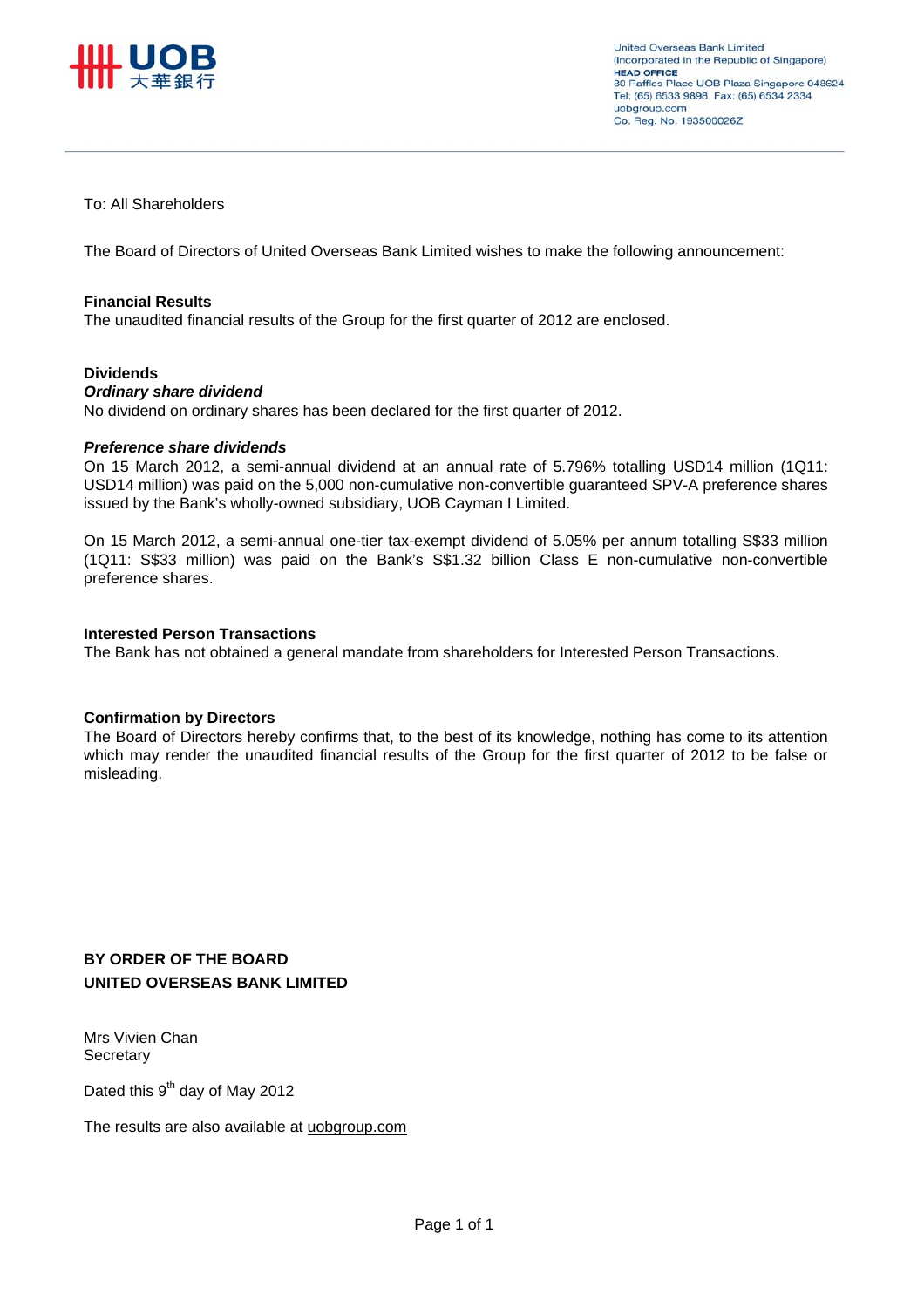

# **Group Financial Report**

 **For the First Quarter 2012**

**United Overseas Bank Limited Incorporated in the Republic of Singapore Company Registration Number: 193500026Z**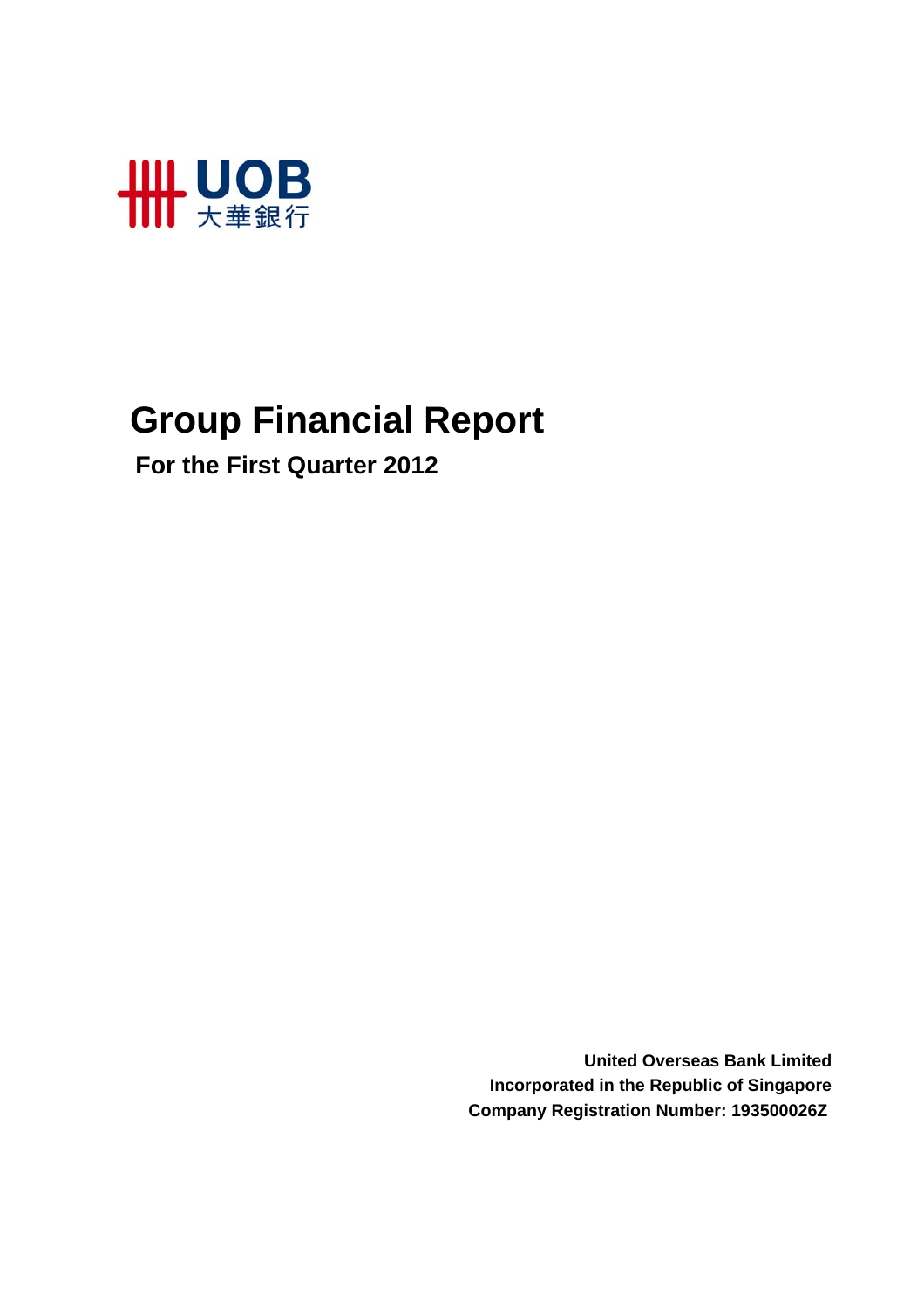

#### **Contents**

#### **Page**

- 2 Financial Highlights
- 4 Performance Review
- 6 Net Interest Income
- 7 Non-Interest Income
- 8 Operating Expenses
- 9 Impairment Charges
- 10 Customer Loans
- 11 Non-Performing Assets
- 13 Customer Deposits
- 13 Debts Issued
- 14 Shareholders' Equity
- 14 Changes in Issued Shares of the Bank
- 15 Performance by Operating Segment
- 17 Performance by Geographical Segment
- 18 Capital Adequacy Ratios

#### **Appendix**

- 1 Consolidated Income Statement
- 2 Consolidated Statement of Comprehensive Income
- 3 Consolidated Balance Sheet
- 4 Consolidated Statement of Changes in Equity
- 5 Consolidated Cash Flow Statement
- 6 Balance Sheet of the Bank
- 7 Statement of Changes in Equity of the Bank

#### **Notes:**

- 1 The financial statements are presented in Singapore dollars.
- 2 Certain comparative figures have been restated to conform with the current period's presentation.
- 3 Certain figures in this report may not add up to the respective totals due to rounding.
- 4 Amounts less than \$500,000 in absolute term are shown as "0".
- "NM" denotes not meaningful.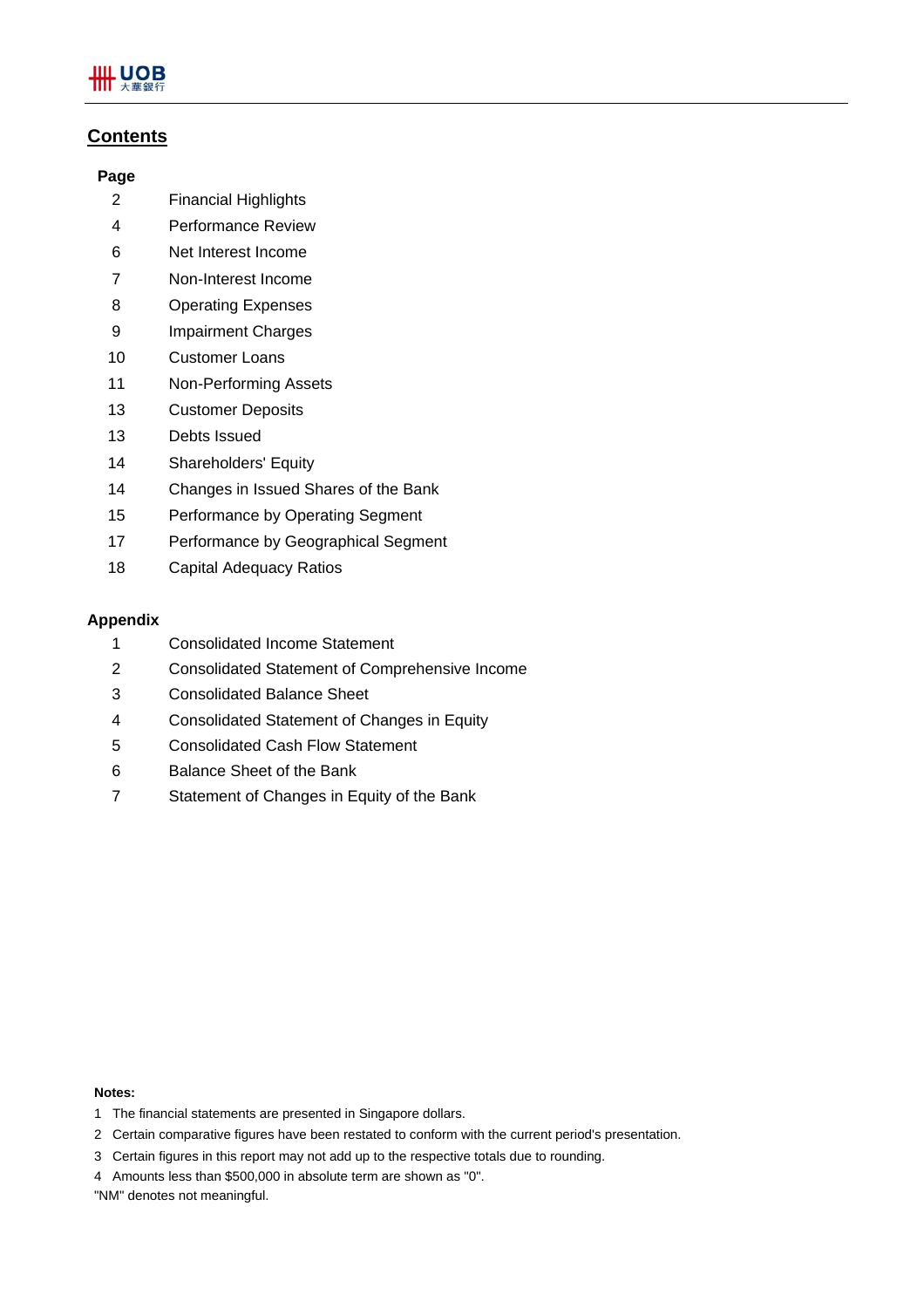## **HH UOB**

#### **Financial Highlights**

|                                                    | <b>1Q12</b> | 4Q11  | $+/(-)$         | 1Q11  | $+$ /(-)         |
|----------------------------------------------------|-------------|-------|-----------------|-------|------------------|
|                                                    |             |       | $\%$            |       | $\%$             |
| Summarised income statement (\$m)                  |             |       |                 |       |                  |
| Net interest income                                | 998         | 978   | 2.1             | 871   | 14.6             |
| Fee and commission income                          | 362         | 327   | 10.8            | 330   | 9.5              |
| Other non-interest income                          | 268         | 173   | 54.8            | 221   | 21.5             |
| Total income                                       | 1,629       | 1,478 | 10.2            | 1,423 | 14.5             |
| Less: Total expenses                               | 676         | 625   | 8.2             | 583   | 15.9             |
| Operating profit                                   | 953         | 853   | 11.7            | 840   | 13.5             |
| Less: Amortisation/impairment charges              | 106         | 228   | (53.4)          | 105   | 0.8              |
| Add: Share of profit of associates                 | 18          | 0     | >100.0          | 25    | (28.6)           |
| Less: Tax and non-controlling interests            | 177         | 67    | >100.0          | 148   | 19.6             |
| Net profit after tax <sup>1</sup>                  | 688         | 558   | 23.3            | 612   | 12.4             |
|                                                    |             |       |                 |       |                  |
| <b>Financial indicators</b>                        |             |       |                 |       |                  |
| Non-interest income/Total income (%)               | 38.7        | 33.8  | 4.9% pt         | 38.7  |                  |
| Overseas profit before tax                         |             |       |                 |       |                  |
| contribution (%)                                   | 34.6        | 36.2  | $(1.6)$ % pt    | 33.2  | 1.4% pt          |
| Earnings per ordinary share $(\text{$\$})^{2,3}$   |             |       |                 |       |                  |
| <b>Basic</b>                                       | 1.64        | 1.39  | 18.0            | 1.52  | 7.9              |
| <b>Diluted</b>                                     | 1.64        | 1.39  | 18.0            | 1.52  | 7.9              |
| Return on average ordinary                         |             |       |                 |       |                  |
| shareholders' equity $(%)^{2,3}$                   | 12.1        | 10.7  | 1.4% pt         | 12.0  | 0.1% pt          |
| Return on average total assets $(\%)$ <sup>3</sup> | 1.18        | 0.98  | 0.20% pt        | 1.15  | 0.03% pt         |
| Net interest margin (%) <sup>3</sup>               | 1.98        | 1.95  | 0.03% pt        | 1.90  | 0.08% pt         |
| Expense/Income ratio (%)                           | 41.5        | 42.3  | $(0.8)$ % pt    | 41.0  | 0.5% pt          |
| Loan charge off rate (bp) $3$                      |             |       |                 |       |                  |
| Exclude collective impairment                      | 26          | 23    | 3 <sub>bp</sub> | 11    | 15 <sub>bp</sub> |
| Include collective impairment                      | 30          | 30    |                 | 31    | $(1)$ bp         |

#### **Notes:**

1 Refer to profit attributable to equity holders of the Bank.

2 Calculated based on profit attributable to equity holders of the Bank net of preference share dividends.

3 Computed on an annualised basis.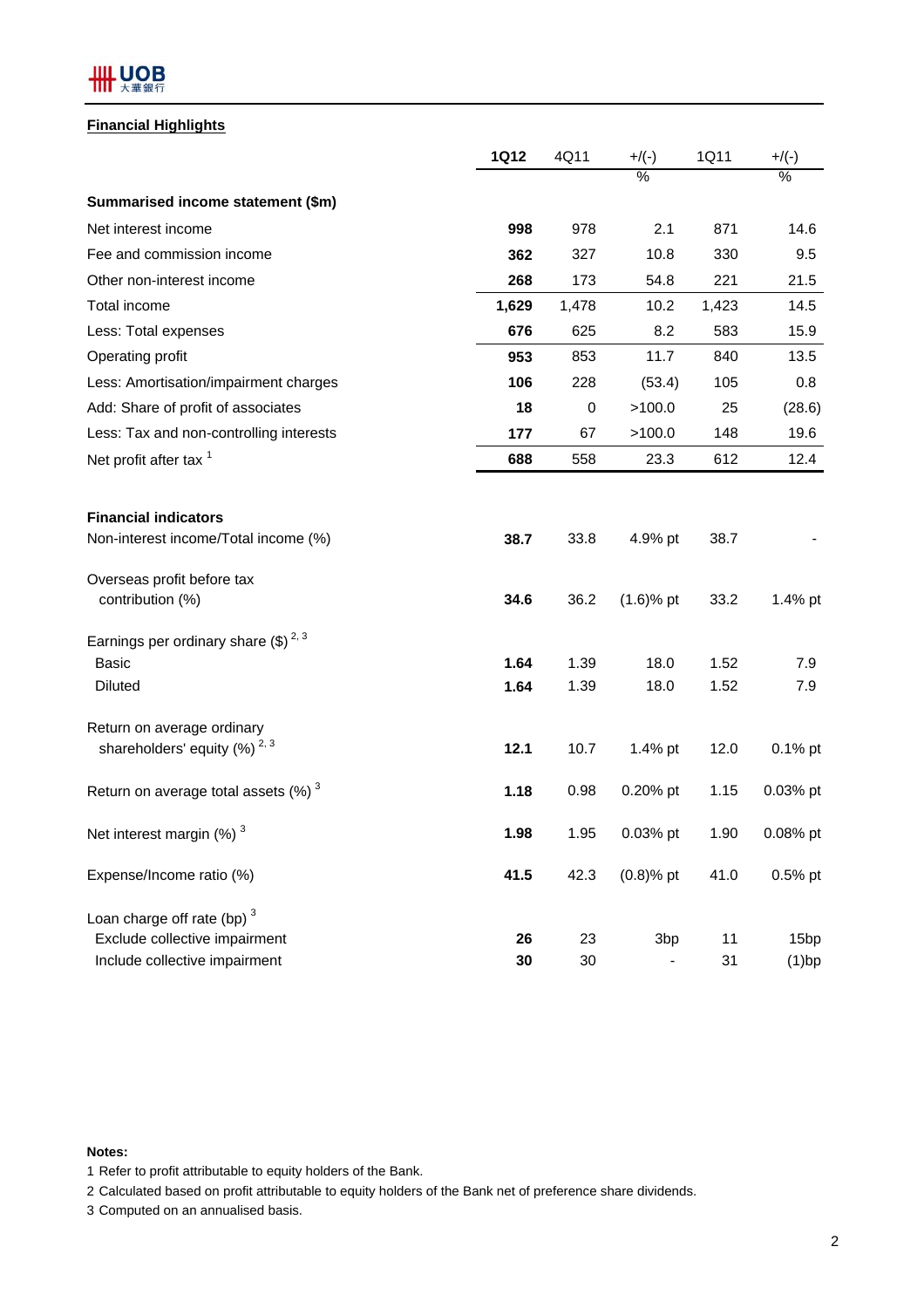## **HH UOB**

#### **Financial Highlights** *(cont'd)*

|                                                               | Mar-12  | $Dec-11$ | $+$ /(-)  | Mar-11  | $+/(-)$      |
|---------------------------------------------------------------|---------|----------|-----------|---------|--------------|
|                                                               |         |          | %         |         | $\%$         |
| <b>Financial indicators</b>                                   |         |          |           |         |              |
| Customer loans (net) (\$m)                                    | 144,878 | 141,191  | 2.6       | 120,176 | 20.6         |
| Customer deposits (\$m)                                       | 168,495 | 169,460  | (0.6)     | 146,574 | 15.0         |
| Loans/Deposits ratio $(\%)$ <sup>1</sup>                      | 86.0    | 83.3     | 2.7% pt   | 82.1    | 3.9% pt      |
| NPL ratio $(\%)$ <sup>2</sup>                                 | 1.4     | 1.4      |           | 1.6     | $(0.2)$ % pt |
| Total assets (\$m)                                            | 234,837 | 236,958  | (0.9)     | 219,970 | 6.8          |
| Shareholders' equity $(\text{Im})^3$                          | 23,773  | 22,967   | 3.5       | 22,114  | 7.5          |
| Net asset value ("NAV")<br>per ordinary share $(\text{\$})^4$ | 13.74   | 13.23    | 3.9       | 12.94   | 6.2          |
| Revalued NAV per<br>ordinary share $(\text{$\$})^4$           | 15.81   | 15.28    | 3.5       | 14.77   | 7.0          |
| Capital adequacy ratios (%)                                   |         |          |           |         |              |
| Core Tier 1                                                   | 12.3    | 11.9     | $0.4%$ pt | 13.0    | $(0.7)$ % pt |
| Tier 1                                                        | 13.9    | 13.5     | $0.4%$ pt | 14.9    | $(1.0)$ % pt |
| Total                                                         | 17.1    | 16.7     | $0.4%$ pt | 19.2    | $(2.1)$ % pt |

**Notes:**

- 1 Refer to net customer loans and customer deposits.
- 2 Refer to non-performing loans as a percentage of gross customer loans.
- 3 Refer to equity attributable to equity holders of the Bank.
- 4 Preference shares are excluded from the computation.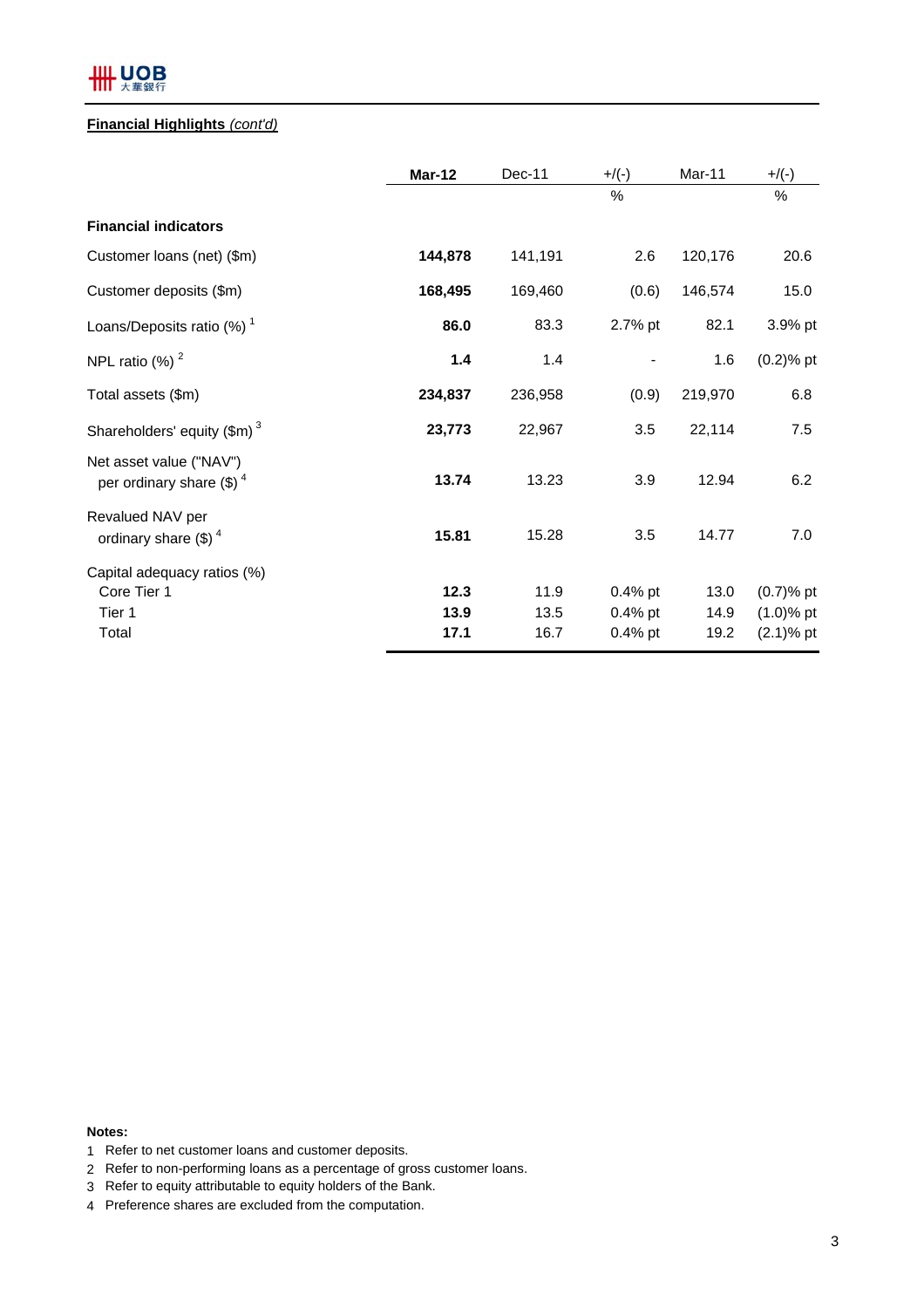

#### **Performance Review**

The financial statements have been prepared in accordance with Singapore Financial Reporting Standards ("FRS") as required by the Singapore Companies Act, with modification to FRS39 Financial Instruments: Recognition and Measurement in respect of loan loss provisioning, as provided in the Monetary Authority of Singapore ("MAS") Notice 612 Credit Files, Grading and Provisioning.

The amended FRS applicable to the Group with effect from 1 January 2012 are listed below. The adoption of these FRS has no significant impact on the financial statements of the Group.

- Amendments to FRS12 Deferred Tax Recovery of Underlying Assets
- Amendments to FRS107 Disclosures Transfers of Financial Assets

Other than the above changes, the accounting policies and computation methods adopted in the financial statements for the first quarter 2012 are the same as those adopted in the audited financial statements for the financial year ended 31 December 2011.

#### **First quarter 2012 ("1Q12") versus fourth quarter 2011 ("4Q11")**

The Group registered a net profit of \$688 million for the quarter, 23.3% higher compared to 4Q11. Operating profit rose 11.7% to \$953 million, while impairment charges were lower at \$104 million.

Net interest income increased 2.1% to reach a new quarter high of \$998 million as assets volume continued to expand and interest margin improved further. Net interest margin increased 3 basis points to 1.98% in 1Q12 mainly due to loans yield increasing faster than the increase in cost of funds.

Non-interest income rose 26.1% to \$630 million due to higher fee and commission income as well as trading and investment income. Fee and commission income increased 10.8% to \$362 million, contributed by loanrelated activities, wealth management products and corporate finance activities. Trading and investment income was \$203 million mainly due to gains from sale of investments.

Total operating expenses rose 8.2% to \$676 million. Higher staff costs were mainly due to increased investment in talent across Singapore and the regional countries. Revenue-related expenses were also higher, attributed to increased business volumes. Expense-to-income ratio improved 0.8% point to 41.5% with higher income growth.

Total impairment charges for 1Q12 were \$104 million mainly for individual impairment on loans. Total loans charge off rate remained at 30 basis points, same as in 4Q11. Non-performing loans ("NPL") coverage improved to 136.6% while NPL ratio stayed at 1.4%.

Net customer loans grew 2.6% for the quarter to reach \$144.9 billion as at 31 March 2012. The increase was registered mainly in Singapore and Malaysia.

The Group's funding position remained strong. Loans-to-deposits ratio as at end March was 86.0%, 2.7% points higher than 4Q11. Customer deposits were stable at \$168.5 billion as at 31 March 2012. During the quarter, US\$750 million fixed rate senior notes were raised to further improve the funding position.

Shareholders' equity increased 3.5% to \$23.8 billion as at 31 March 2012, largely due to higher retained earnings and unrealised gain from the available-for-sale investment portfolio.

Core Tier 1, Tier 1 and total capital ratios as at 31 March 2012 were 12.3%, 13.9% and 17.1% respectively. These ratios were higher against 4Q11, largely attributed to higher retained earnings.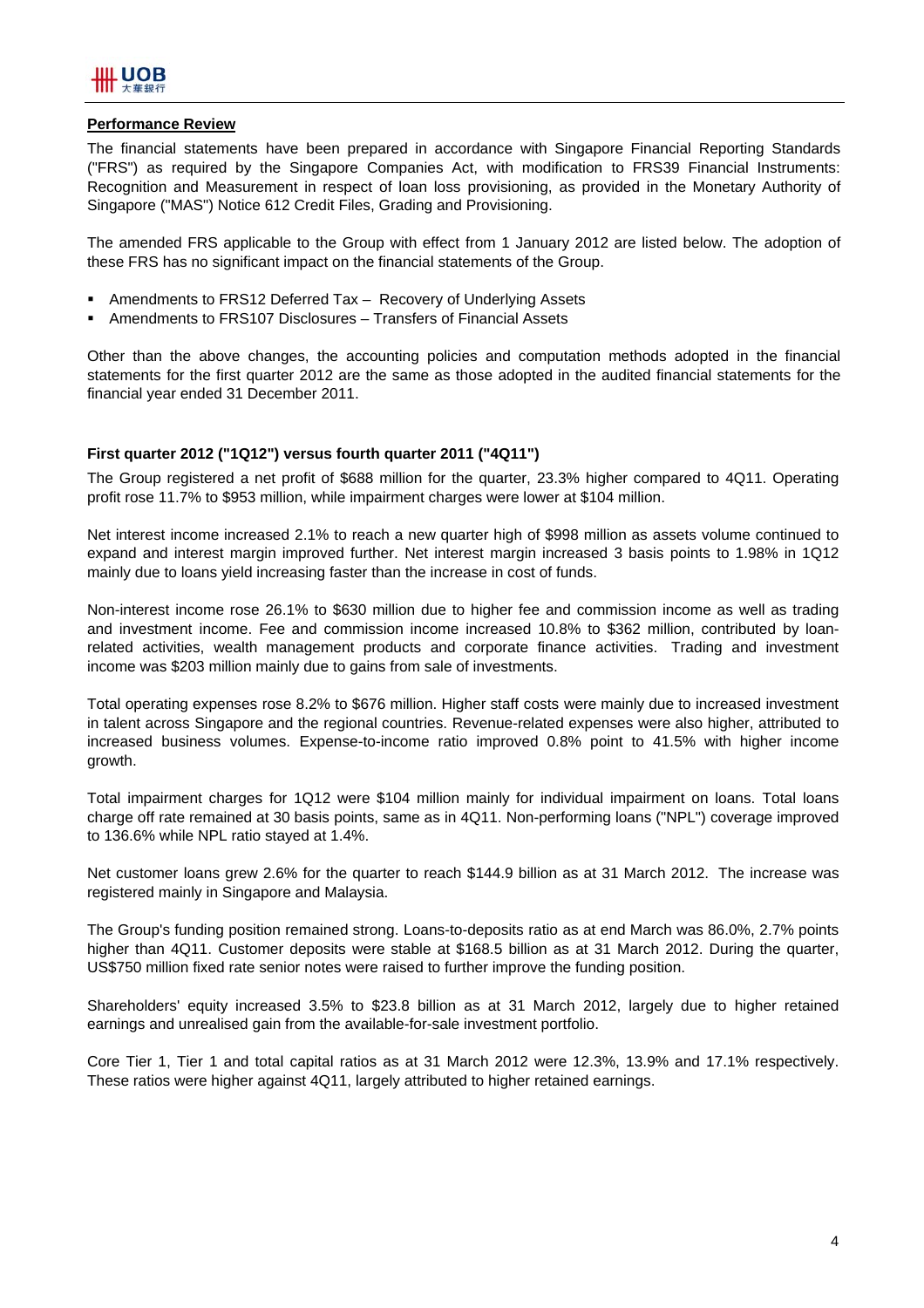

#### **First quarter 2012 ("1Q12") versus first quarter 2011 ("1Q11")**

Compared with 1Q11, net profit increased 12.4% to \$688 million on stronger operating profit which grew 13.5% to \$953 million.

Net interest income grew 14.6% to \$998 million contributed by strong loans growth. Net interest margin increased 8 basis points to 1.98% with improved assets mix geared towards higher-yielding loans.

Non-interest income increased 14.3% to \$630 million. Fee and commission income rose 9.5% to \$362 million, with increases registered across most business areas in Singapore and the regional countries. Trading and investment income increased to \$203 million from \$165 million in 1Q11.

Total operating expenses rose 15.9% mainly on increased staff costs as well as higher revenue-related expenses. Expense-to-income ratio increased 0.5% point to 41.5%.

Total impairment charges was at 1Q11 level. Total loans charge off rate improved 1 basis point to 30 basis points. NPL ratio was lower by 0.2% point while NPL coverage was higher at 136.6%.

Net customer loans rose 20.6% to \$144.9 billion across geographies and industries. Loans from the regional countries increased 27.8%, while loans growth in Singapore was 18.8%.

Customer deposits grew 15.0% from a year ago to reach \$168.5 billion across territories. Loans-to-deposits ratio was 3.9% points higher at 86.0% as at 31 March 2012.

Shareholders' equity rose 7.5% to \$23.8 billion mainly contributed by higher retained earnings and the issuance of ordinary shares in June 2011 pursuant to the scrip dividend scheme.

The capital adequacy ratios were lower compared to a year ago, largely due to higher risk-weighted assets.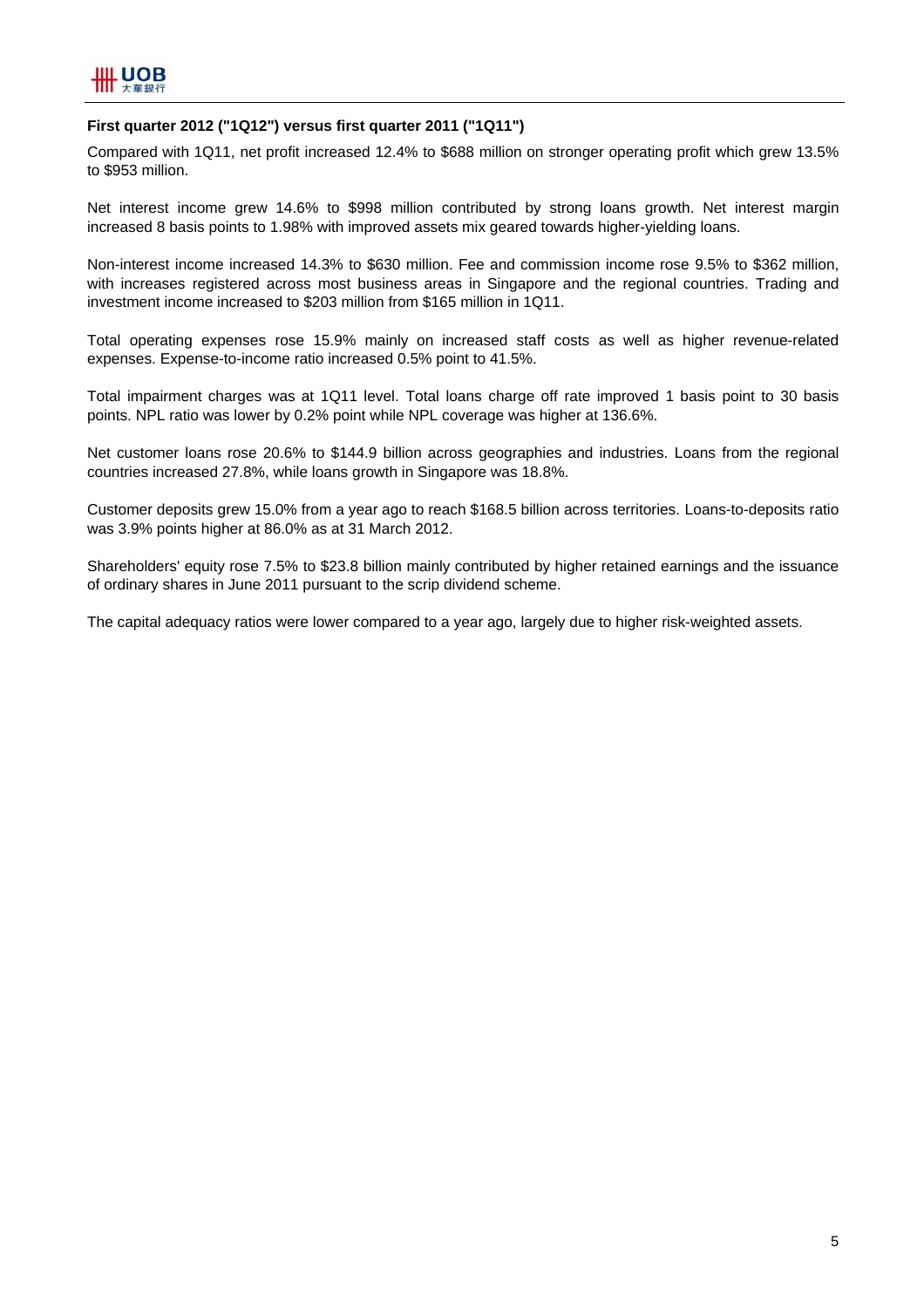#### **Net Interest Income**

#### **Net interest margin**

|                                |         | <b>1Q12</b>     |         |         | 4Q11     |         |         | 1Q11     |         |
|--------------------------------|---------|-----------------|---------|---------|----------|---------|---------|----------|---------|
|                                | Average |                 | Average | Average |          | Average | Average |          | Average |
|                                | balance | <b>Interest</b> | rate    | balance | Interest | rate    | balance | Interest | rate    |
|                                | \$m     | \$m             | %       | \$m     | \$m      | %       | \$m     | \$m      | %       |
| <b>Interest bearing assets</b> |         |                 |         |         |          |         |         |          |         |
| Customer Ioans                 | 141,364 | 1,233           | 3.51    | 139,052 | 1,183    | 3.38    | 114,221 | 982      | 3.49    |
| Interbank balances             | 30,767  | 134             | 1.75    | 30.927  | 144      | 1.85    | 34,128  | 121      | 1.43    |
| <b>Securities</b>              | 30,755  | 189             | 2.47    | 28,612  | 193      | 2.68    | 37,777  | 201      | 2.16    |
| Total                          | 202,887 | 1,557           | 3.09    | 198,591 | 1,521    | 3.04    | 186,126 | 1,304    | 2.84    |
| Interest bearing liabilities   |         |                 |         |         |          |         |         |          |         |
| Customer deposits              | 165,332 | 458             | 1.11    | 160,446 | 433      | 1.07    | 143,502 | 327      | 0.92    |
| Interbank balances/others      | 32,143  | 100             | 1.25    | 32,612  | 110      | 1.34    | 38,224  | 105      | 1.12    |
| Total                          | 197,475 | 558             | 1.14    | 193,057 | 543      | 1.12    | 181,726 | 432      | 0.96    |
| Net interest margin            |         |                 | 1.98    |         |          | 1.95    |         |          | 1.90    |

#### **Volume and rate analysis**

|                           |        | 1Q12 vs 4Q11   |        | 1Q12 vs 1Q11 |                              |        |  |
|---------------------------|--------|----------------|--------|--------------|------------------------------|--------|--|
|                           | Volume | Rate           | Net    | Volume       | Rate                         | Net    |  |
|                           | change | change         | change | change       | change                       | change |  |
|                           | \$m    | \$m            | \$m    | \$m          | \$m                          | \$m    |  |
| Interest income           |        |                |        |              |                              |        |  |
| Customer Ioans            | 20     | 47             | 67     | 233          | 8                            | 241    |  |
| Interbank balances        | (1)    | (7)            | (8)    | (12)         | 24                           | 13     |  |
| <b>Securities</b>         | 14     | (16)           | (1)    | (37)         | 24                           | (14)   |  |
| Total                     | 33     | 24             | 57     | 184          | 56                           | 240    |  |
| Interest expense          |        |                |        |              |                              |        |  |
| <b>Customer deposits</b>  | 13     | 19             | 32     | 50           | 77                           | 127    |  |
| Interbank balances/others | (1)    | (7)            | (8)    | (7)          | 1                            | (6)    |  |
| Total                     | 12     | 11             | 23     | 42           | 79                           | 121    |  |
| Change in number of days  |        | $\blacksquare$ | (14)   |              | $\qquad \qquad \blacksquare$ | 8      |  |
| Net interest income       | 22     | 13             | 20     | 142          | (23)                         | 127    |  |

Net interest income increased 2.1% over 4Q11 to reach a new quarter high of \$998 million as assets volume continued to expand and interest margin improved further. Net interest margin increased 3 basis points to 1.98% in 1Q12 mainly due to loans yield increasing faster than the increase in cost of funds.

Compared to 1Q11, net interest income increased 14.6% to \$998 million mainly contributed by strong loans growth. Net interest margin improved 8 basis points to 1.98% with improved assets mix geared towards higher-yielding loans.

#### **Note:**

1 Net interest margin represents annualised net interest income as a percentage of total interest bearing assets.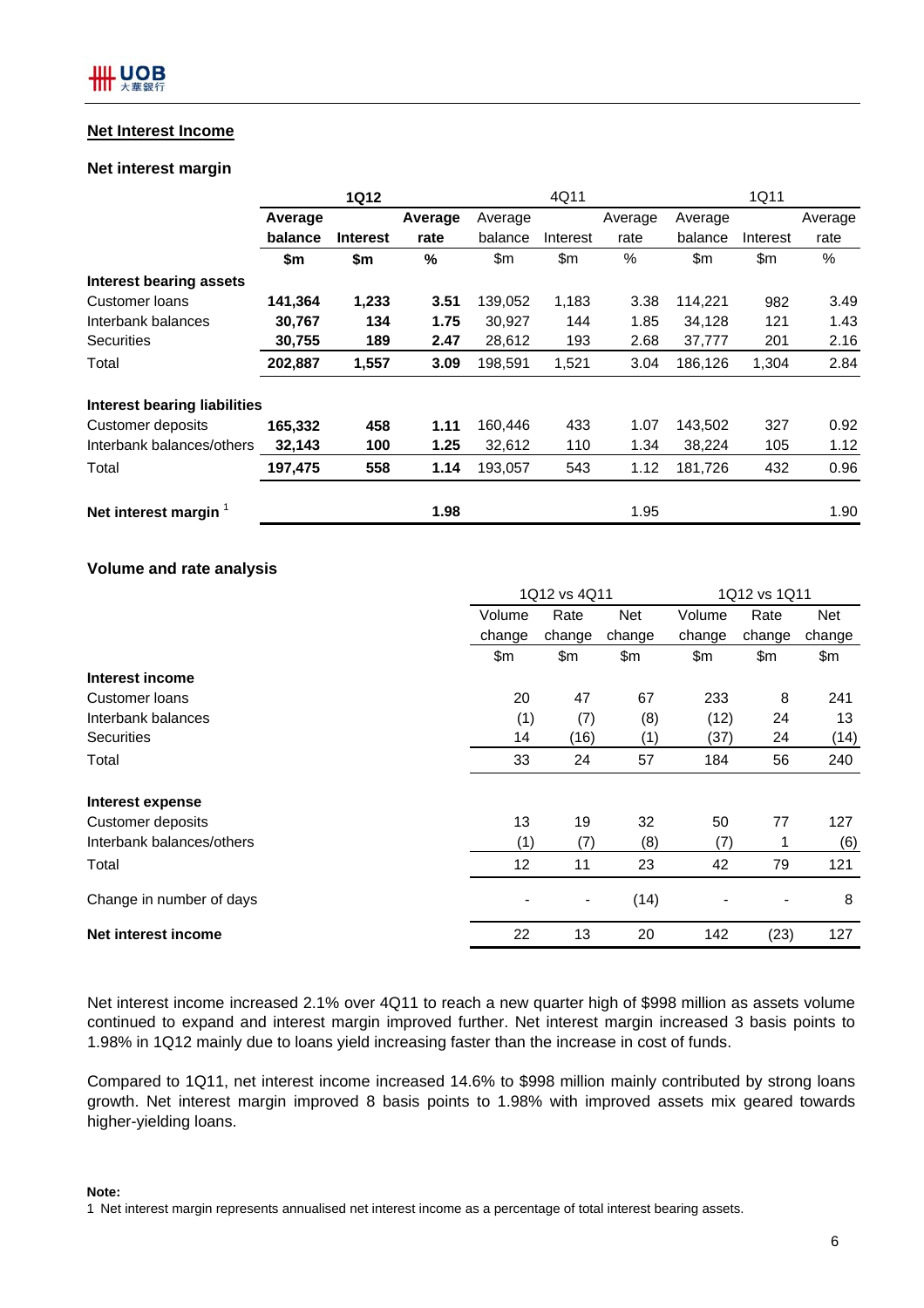

#### **Non-Interest Income**

|                                                                                     | <b>1Q12</b> | 4Q11  | $+$ /(-) | 1Q11  | +/(-)       |
|-------------------------------------------------------------------------------------|-------------|-------|----------|-------|-------------|
|                                                                                     | \$m         | \$m\$ | %        | \$m\$ | $\%$        |
| Fee and commission income                                                           |             |       |          |       |             |
| Credit card                                                                         | 55          | 63    | (12.3)   | 50    | 10.6        |
| Fund management                                                                     | 30          | 22    | 37.3     | 27    | 12.1        |
| Investment-related                                                                  | 67          | 51    | 30.3     | 49    | 35.9        |
| Loan-related                                                                        | 104         | 81    | 28.8     | 105   | (1.0)       |
| Service charges                                                                     | 25          | 31    | (18.9)   | 24    | 2.8         |
| Trade-related                                                                       | 64          | 65    | (1.6)    | 59    | 7.4         |
| <b>Others</b>                                                                       | 18          | 15    | 20.1     | 16    | 8.7         |
|                                                                                     | 362         | 327   | 10.8     | 330   | 9.5         |
| Other non-interest income                                                           |             |       |          |       |             |
| Dividend income                                                                     | 9           | 5     | 69.9     | 3     | >100.0      |
| Rental income                                                                       | 27          | 29    | (4.2)    | 28    | (3.4)       |
| Trading income/(loss)<br>Non-trading income/(loss)<br>Financial instruments at fair | 49          | 34    | 43.6     | 32    | 51.2        |
| value through profit or loss<br>Available-for-sale assets and                       | (2)         | 49    | (>100.0) | 85    | $($ >100.0) |
| others                                                                              | 157         | 6     | >100.0   | 48    | >100.0      |
|                                                                                     | 203         | 89    | >100.0   | 165   | 23.1        |
| Other income                                                                        | 29          | 50    | (41.8)   | 25    | 16.7        |
| Other operating income                                                              | 232         | 139   | 66.3     | 190   | 22.2        |
|                                                                                     | 268         | 173   | 54.8     | 221   | 21.5        |
| Total                                                                               | 630         | 500   | 26.1     | 551   | 14.3        |

Total non-interest income rose 26.1% quarter-on-quarter to \$630 million due to higher fee and commission income as well as trading and investment income.

Fee and commission income increased 10.8% to \$362 million, contributed by loan-related activities, wealth management products and corporate finance activities. Credit card income was lower due to the higher card volume for the year-end festive season in 4Q11.

Trading and investment income was \$203 million mainly due to gains from sale of investments.

Compared to 1Q11, total non-interest income increased 14.3% to \$630 million. Fee and commission income rose 9.5% to \$362 million, with increases registered across most business areas in Singapore and the regional countries. Trading and investment income increased to \$203 million from \$165 million in 1Q11.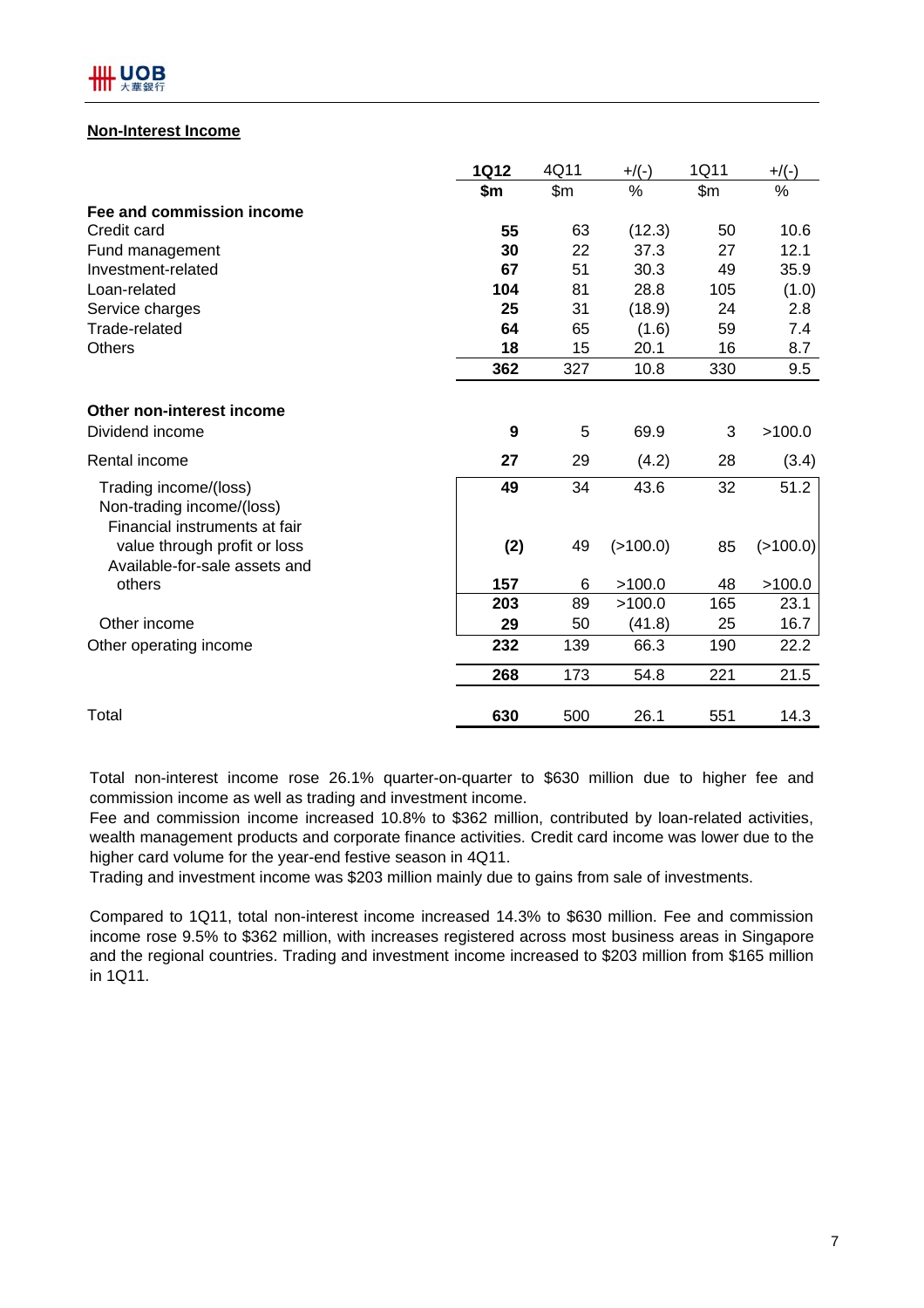#### **Operating Expenses**

|                                  | <b>1Q12</b> | 4Q11   | $+$ /(-) | 1Q11   | $+$ /(-) |
|----------------------------------|-------------|--------|----------|--------|----------|
|                                  | \$m\$       | \$m\$  | $\%$     | \$m\$  | %        |
| <b>Staff costs</b>               | 382         | 350    | 9.2      | 339    | 12.9     |
| <b>Other operating expenses</b>  |             |        |          |        |          |
| Revenue-related                  | 158         | 122    | 29.3     | 119    | 32.8     |
| Occupancy-related                | 65          | 66     | (1.6)    | 57     | 14.1     |
| IT-related                       | 43          | 41     | 3.1      | 37     | 16.1     |
| <b>Others</b>                    | 28          | 45     | (38.7)   | 32     | (12.7)   |
|                                  | 293         | 275    | 6.8      | 244    | 20.1     |
| Total                            | 676         | 625    | 8.2      | 583    | 15.9     |
|                                  |             |        |          |        |          |
| Of which, depreciation of assets | 30          | 30     | 0.7      | 32     | (6.2)    |
| Manpower (number)                | 23,312      | 23,136 | 176      | 22,287 | 1,025    |

Total operating expenses rose 8.2% to \$676 million in the quarter. Higher staff costs were mainly due to increased investment in talent across Singapore and the regional countries. Revenue-related expenses were also higher, attributed to increased business volumes. Expense-to-income ratio improved 0.8% point to 41.5% with higher income growth.

Compared to a year ago, total operating expenses rose 15.9% mainly on increased staff costs as well as higher revenue-related expenses. Expense-to-income ratio increased 0.5% point to 41.5%.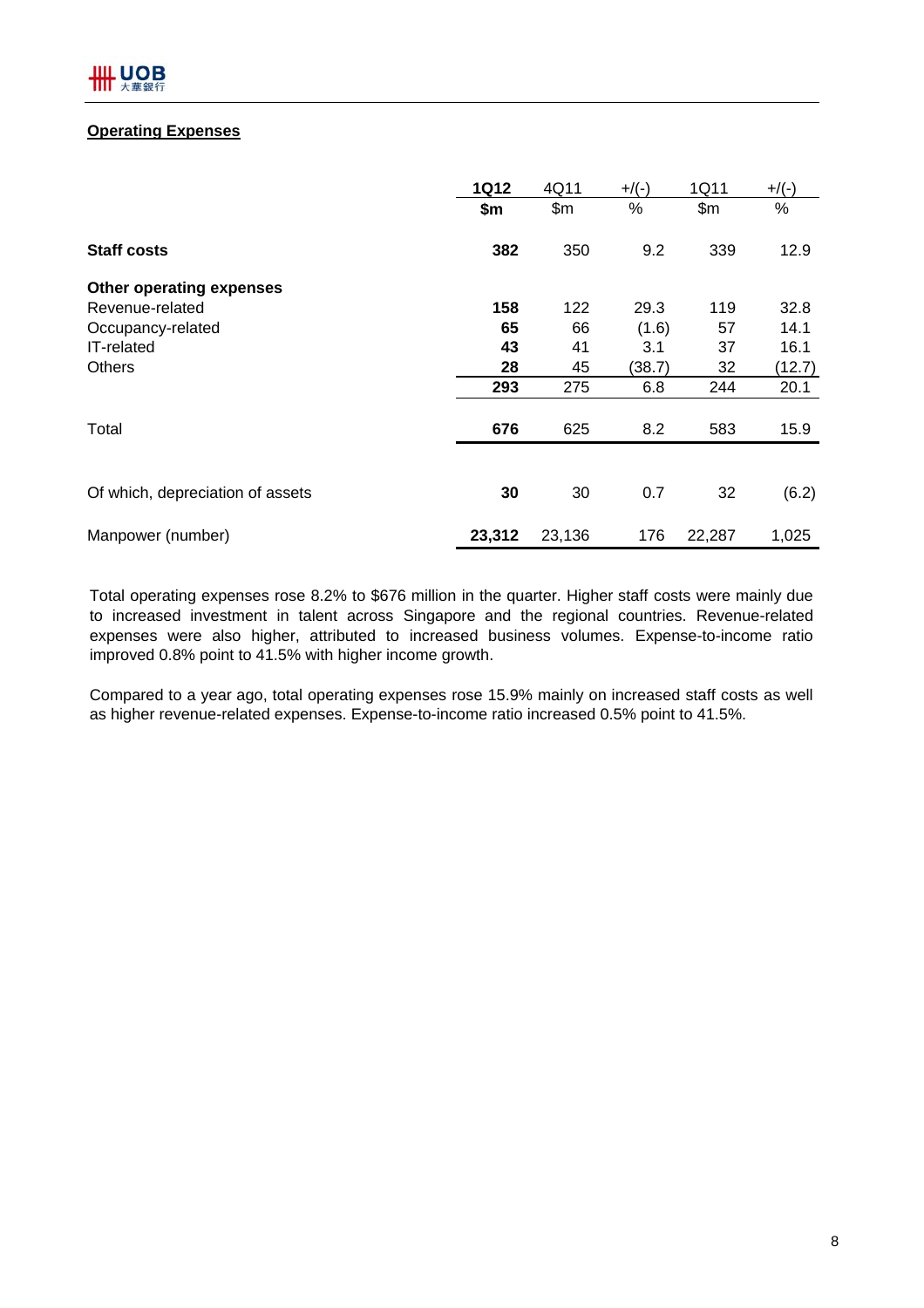

#### **Impairment Charges**

|                                             | <b>1Q12</b> | 4Q11  | $+$ /(-) | 1Q11  | $+$ /(-) |
|---------------------------------------------|-------------|-------|----------|-------|----------|
|                                             | \$m         | \$m\$ | %        | \$m\$ | %        |
| Individual impairment on loans <sup>1</sup> |             |       |          |       |          |
| Singapore                                   | 35          | (14)  | >100.0   | 18    | 93.0     |
| Malaysia                                    | 16          | 1     | >100.0   | (3)   | >100.0   |
| Thailand                                    | 10          | 15    | (35.0)   | 6     | 50.8     |
| Indonesia                                   | (0)         | 8     | (>100.0) | 8     | (>100.0) |
| Greater China <sup>2</sup>                  | 1           | 3     | (63.8)   | (0)   | >100.0   |
| <b>Others</b>                               | 33          | 68    | (51.6)   | 4     | >100.0   |
|                                             | 95          | 81    | 18.2     | 34    | >100.0   |
| Individual impairment on securities         |             |       |          |       |          |
| and others                                  | (7)         | 53    | (>100.0) | 9     | (>100.0) |
| <b>Collective impairment</b>                | 16          | 92    | (83.1)   | 60    | (73.9)   |
| Total                                       | 104         | 225   | (54.0)   | 103   | 0.9      |

Total impairment charges for 1Q12 was \$104 million, mainly due to individual impairment on loans. Total loans charge off rate stayed at 30 basis points, while non-performing loans ratio was unchanged at 1.4%.

Compared to 1Q11, total impairment charges was at the same level. Individual impairment on loans was lower while higher collective impairment was set aside in 1Q11.

**Notes:**

1 Based on the location where the non-performing loans are booked.

2 Comprise China, Hong Kong and Taiwan.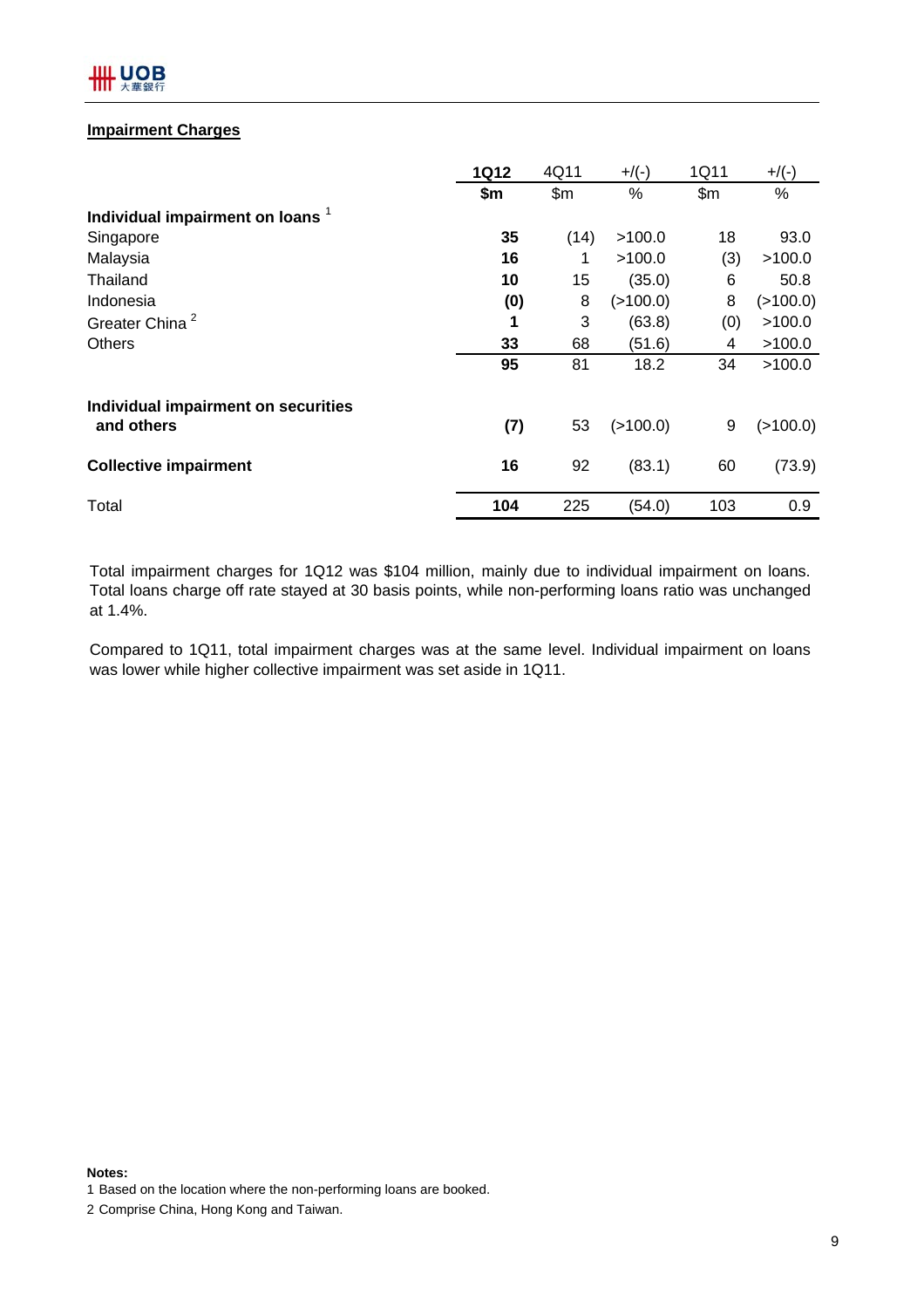

#### **Customer Loans**

|                                       | $Mar-12$ | Dec-11  | Mar-11  |
|---------------------------------------|----------|---------|---------|
|                                       | \$m      | \$m\$   | \$m\$   |
| Gross customer loans                  | 147,707  | 143,943 | 122,851 |
| Less: Individual impairment           | 835      | 770     | 866     |
| Collective impairment                 | 1,993    | 1,982   | 1,809   |
| Net customer loans                    | 144,878  | 141,191 | 120,176 |
| <b>By industry</b>                    |          |         |         |
| Transport, storage and communication  | 7,617    | 7,041   | 7,119   |
| Building and construction             | 18,339   | 17,515  | 13,180  |
| Manufacturing                         | 11,575   | 11,336  | 8,606   |
| <b>Financial institutions</b>         | 23,337   | 23,966  | 20,063  |
| General commerce                      | 17,316   | 17,597  | 16,542  |
| Professionals and private individuals | 19,443   | 18,629  | 15,374  |
| Housing loans                         | 41,962   | 40,615  | 35,141  |
| Others                                | 8,116    | 7,244   | 6,828   |
| Total (gross)                         | 147,707  | 143,943 | 122,851 |
| <b>By currency</b>                    |          |         |         |
| Singapore dollar                      | 81,636   | 78,557  | 70,244  |
| US dollar                             | 19,374   | 19,791  | 15,277  |
| Malaysian ringgit                     | 19,937   | 18,832  | 15,437  |
| Thai baht                             | 7,394    | 7,530   | 6,781   |
| Indonesian rupiah                     | 4,370    | 4,488   | 3,465   |
| <b>Others</b>                         | 14,995   | 14,743  | 11,647  |
| Total (gross)                         | 147,707  | 143,943 | 122,851 |
| <b>By maturity</b>                    |          |         |         |
| Within 1 year                         | 50,332   | 50,384  | 47,274  |
| Over 1 year but within 3 years        | 24,526   | 23,170  | 19,614  |
| Over 3 years but within 5 years       | 20,828   | 20,484  | 15,156  |
| Over 5 years                          | 52,021   | 49,904  | 40,808  |
| Total (gross)                         | 147,707  | 143,943 | 122,851 |
| By geography $1$                      |          |         |         |
| Singapore                             | 95,230   | 92,268  | 80,153  |
| Malaysia                              | 21,762   | 20,712  | 16,495  |
| <b>Thailand</b>                       | 7,653    | 7,818   | 7,064   |
| Indonesia                             | 5,538    | 5,765   | 4,417   |
| <b>Greater China</b>                  | 8,598    | 8,430   | 6,098   |
| <b>Others</b>                         | 8,926    | 8,949   | 8,624   |
| Total (gross)                         | 147,707  | 143,943 | 122,851 |

Net customer loans grew 2.6% for the quarter to reach \$144.9 billion as at 31 March 2012. The increase was registered mainly in Singapore and Malaysia.

Compared to the same period last year, net customer loans rose 20.6% across geographies and industries. Loans from the regional countries increased 27.8%, while loans growth in Singapore was 18.8%.

#### **Note:**

<sup>1</sup> Based on the location where the loans are booked.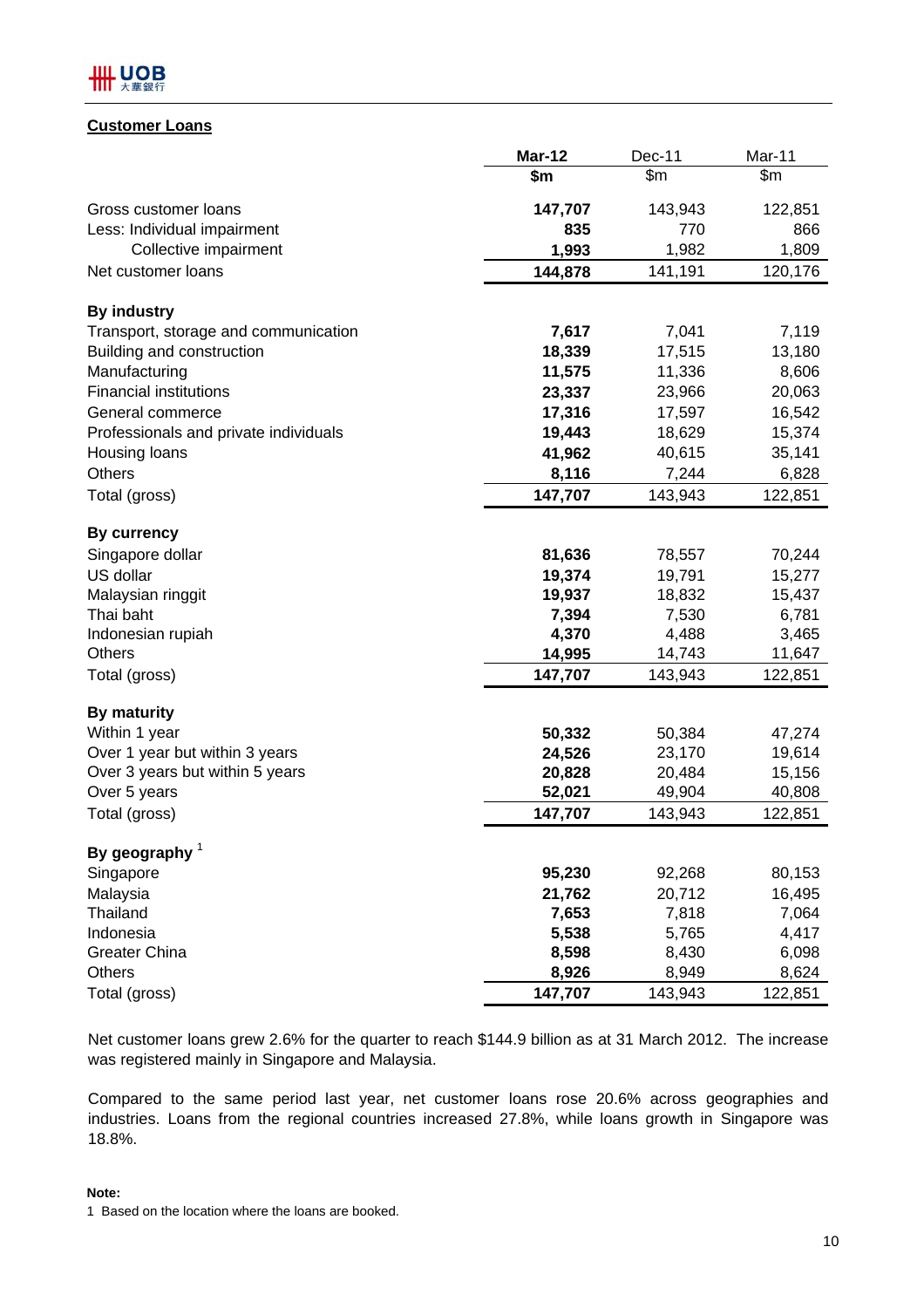### **Non-Performing Assets**

|                               | <b>Mar-12</b> | Dec-11 | Mar-11 |
|-------------------------------|---------------|--------|--------|
|                               | \$m\$         | \$m\$  | \$m\$  |
| Loans ("NPL")                 | 2,071         | 2,020  | 2,002  |
| Debt securities and others    | 423           | 560    | 497    |
| Non-Performing Assets ("NPA") | 2,494         | 2,580  | 2,499  |
| By grading                    |               |        |        |
| Substandard                   | 1,467         | 1,652  | 1,474  |
| Doubtful                      | 393           | 426    | 432    |
| Loss                          | 634           | 502    | 593    |
| Total                         | 2,494         | 2,580  | 2,499  |
| By security coverage          |               |        |        |
| Secured                       | 954           | 998    | 973    |
| Unsecured                     | 1,540         | 1,582  | 1,526  |
| Total                         | 2,494         | 2,580  | 2,499  |
| <b>By ageing</b>              |               |        |        |
| Current                       | 377           | 605    | 400    |
| Within 90 days                | 138           | 190    | 348    |
| Over 90 to 180 days           | 225           | 141    | 217    |
| Over 180 days                 | 1,754         | 1,644  | 1,534  |
| Total                         | 2,494         | 2,580  | 2,499  |
| <b>Cumulative impairment</b>  |               |        |        |
| Individual                    | 1,086         | 1,049  | 1,104  |
| Collective                    | 2,170         | 2,158  | 1,945  |
| Total                         | 3,256         | 3,207  | 3,049  |
| As a % of NPA                 | 130.6%        | 124.3% | 122.0% |
| As a % of unsecured NPA       | 211.4%        | 202.7% | 199.8% |

|                                       |            | <b>NPL</b> |            | <b>NPL</b> |            | <b>NPL</b> |
|---------------------------------------|------------|------------|------------|------------|------------|------------|
|                                       | <b>NPL</b> | ratio      | <b>NPL</b> | ratio      | <b>NPL</b> | ratio      |
|                                       | \$m        | %          | \$m\$      | %          | \$m\$      | %          |
| <b>NPL by industry</b>                |            |            |            |            |            |            |
| Transport, storage and communication  | 553        | 7.3        | 534        | 7.6        | 412        | 5.8        |
| Building and construction             | 118        | 0.6        | 108        | 0.6        | 120        | 0.9        |
| Manufacturing                         | 454        | 3.9        | 401        | 3.5        | 535        | 6.2        |
| <b>Financial institutions</b>         | 159        | 0.7        | 194        | 0.8        | 187        | 0.9        |
| General commerce                      | 259        | 1.5        | 259        | 1.5        | 290        | 1.8        |
| Professionals and private individuals | 141        | 0.7        | 144        | 0.8        | 180        | 1.2        |
| Housing loans                         | 241        | 0.6        | 228        | 0.6        | 225        | 0.6        |
| <b>Others</b>                         | 146        | 1.8        | 152        | 2.1        | 53         | 0.8        |
| Total                                 | 2,071      | 1.4        | 2,020      | 1.4        | 2,002      | 1.6        |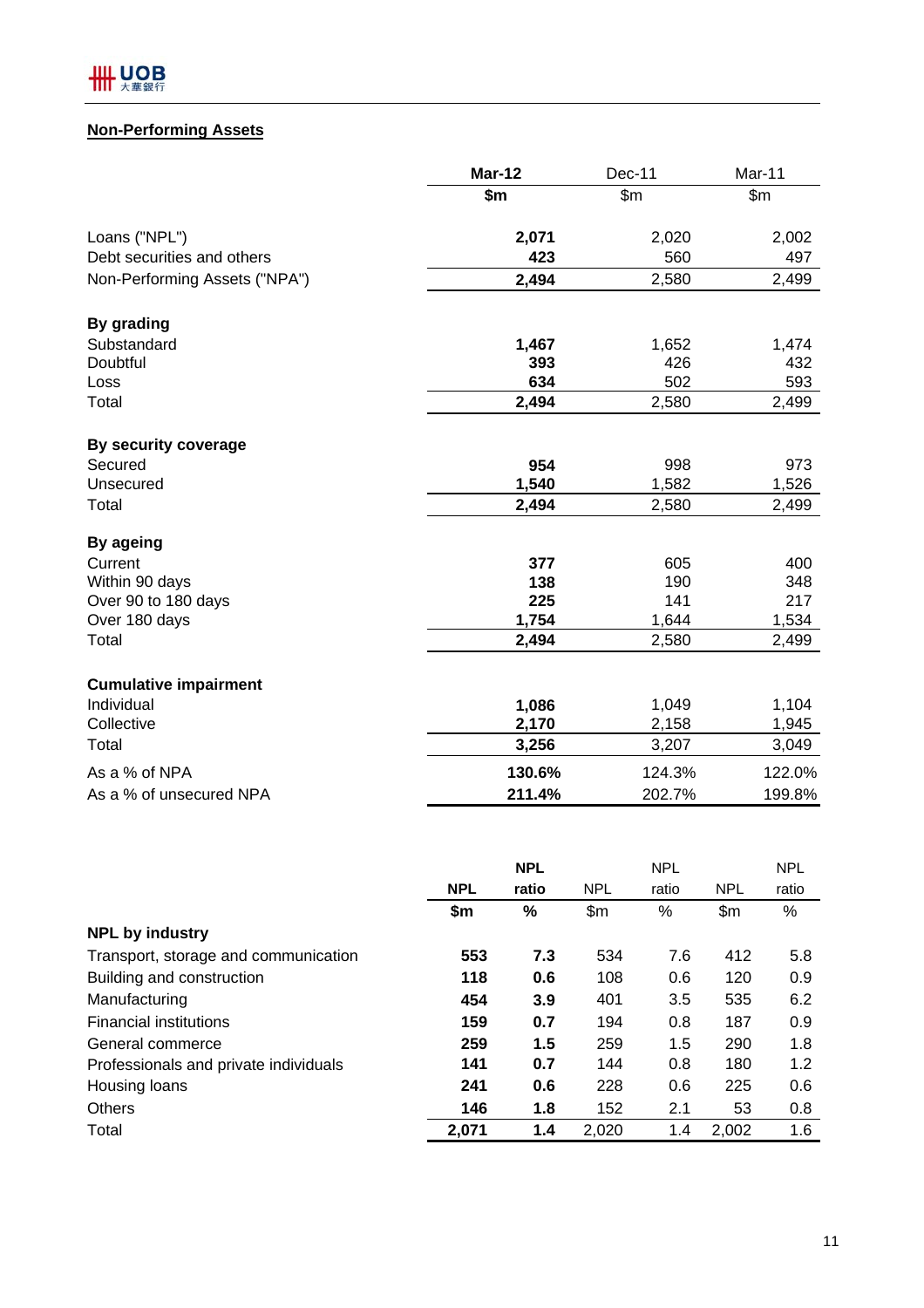

#### **Non-Performing Assets** *(cont'd)*

|                      |            |            |               | <b>Total cumulative impairment</b> |
|----------------------|------------|------------|---------------|------------------------------------|
|                      |            | <b>NPL</b> | as a % of     | as a % of                          |
|                      | <b>NPL</b> | ratio      | <b>NPL</b>    | unsecured NPL                      |
|                      | \$m        | %          | $\frac{1}{2}$ | $\%$                               |
| NPL by geography $1$ |            |            |               |                                    |
| Singapore            |            |            |               |                                    |
| <b>Mar 12</b>        | 721        | 0.8        | 248.3         | 494.5                              |
| Dec 11               | 714        | 0.8        | 250.1         | 542.9                              |
| Mar 11               | 816        | 1.0        | 225.5         | 377.0                              |
| Malaysia             |            |            |               |                                    |
| <b>Mar 12</b>        | 370        | 1.7        | 115.7         | 339.7                              |
| Dec 11               | 346        | 1.7        | 114.7         | 336.4                              |
| Mar 11               | 355        | 2.2        | 103.1         | 283.7                              |
| Thailand             |            |            |               |                                    |
| <b>Mar 12</b>        | 315        | 4.1        | 85.1          | 144.1                              |
| Dec 11               | 309        | 4.0        | 81.9          | 141.3                              |
| Mar 11               | 311        | 4.4        | 75.2          | 137.6                              |
| Indonesia            |            |            |               |                                    |
| <b>Mar 12</b>        | 83         | 1.5        | 84.3          | 1,400.0                            |
| Dec 11               | 83         | 1.4        | 83.1          | 1,150.0                            |
| Mar 11               | 106        | 2.4        | 55.7          | 842.9                              |
| Greater China        |            |            |               |                                    |
| <b>Mar 12</b>        | 32         | 0.4        | 209.4         | 209.4                              |
| Dec 11               | 31         | 0.4        | 222.6         | 222.6                              |
| Mar 11               | 60         | 1.0        | 105.0         | 196.9                              |
| Others               |            |            |               |                                    |
| <b>Mar 12</b>        | 550        | 6.2        | 37.3          | 41.0                               |
| Dec 11               | 537        | 6.0        | 33.1          | 36.3                               |
| Mar 11               | 354        | 4.1        | 31.9          | 36.3                               |
| Group NPL            |            |            |               |                                    |
| <b>Mar 12</b>        | 2,071      | $1.4$      | 136.6         | 233.5                              |
| Dec 11               | 2,020      | 1.4        | 136.2         | 238.5                              |
| Mar 11               | 2,002      | 1.6        | 133.6         | 235.3                              |

Group NPL increased \$51 million from last quarter to \$2,071 million as at 31 March 2012. Group NPL ratio remained at 1.4%. Impairment coverage against NPL was higher at 136.6%.

#### **Note:**

1 Based on the location where the non-performing loans are booked.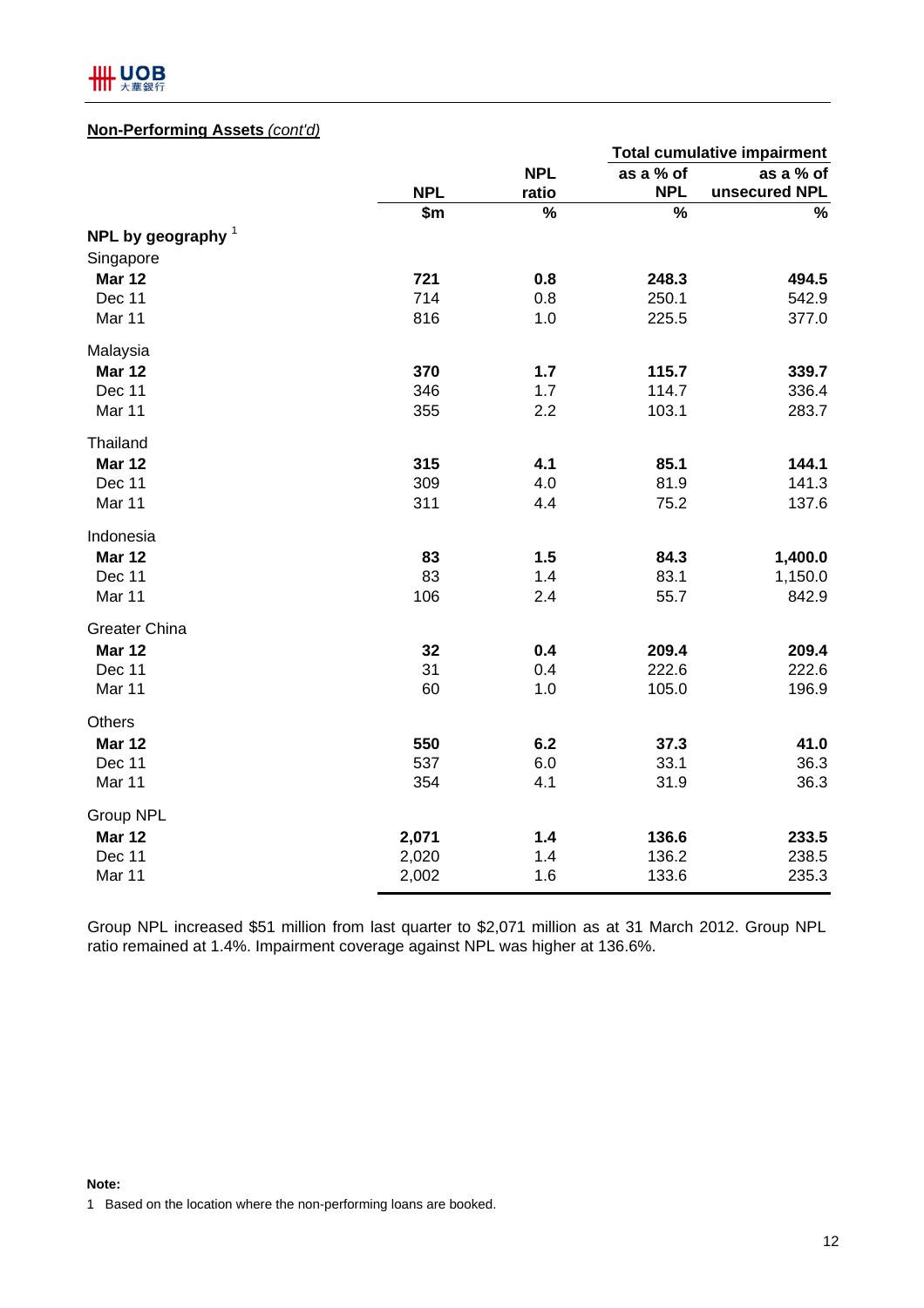#### **Customer Deposits**

|                                 | <b>Mar-12</b> | Dec-11  | Mar-11  |
|---------------------------------|---------------|---------|---------|
|                                 | \$m           | \$m\$   | \$m\$   |
| By product                      |               |         |         |
| <b>Fixed deposits</b>           | 89,408        | 95,168  | 79,313  |
| Savings deposits                | 40,840        | 39,945  | 36,667  |
| <b>Current accounts</b>         | 28,951        | 27,993  | 26,658  |
| <b>Others</b>                   | 9,296         | 6,355   | 3,937   |
| Total                           | 168,495       | 169,460 | 146,574 |
| <b>By maturity</b>              |               |         |         |
| Within 1 year                   | 162,881       | 162,887 | 143,608 |
| Over 1 year but within 3 years  | 4,387         | 5,185   | 1,523   |
| Over 3 years but within 5 years | 960           | 1,126   | 1,238   |
| Over 5 years                    | 267           | 263     | 204     |
| Total                           | 168,495       | 169,460 | 146,574 |
| By currency                     |               |         |         |
| Singapore dollar                | 94,522        | 95,720  | 87,780  |
| US dollar                       | 21,656        | 19,818  | 18,047  |
| Malaysian ringgit               | 22,214        | 20,890  | 16,495  |
| Thai baht                       | 6,205         | 6,874   | 5,716   |
| Indonesian rupiah               | 4,191         | 4,774   | 3,554   |
| <b>Others</b>                   | 19,707        | 21,384  | 14,981  |
| Total                           | 168,495       | 169,460 | 146,574 |
|                                 |               |         |         |
| Loans/Deposits ratio (%)        | 86.0          | 83.3    | 82.1    |

Customer deposits were stable at \$168.5 billion as at 31 March 2012. Against the same period last year, customer deposits rose 15.0% to reach \$168.5 billion across territories.

#### **Debts Issued**

|                                 | $Mar-12$ | Dec-11 | Mar-11 |
|---------------------------------|----------|--------|--------|
|                                 | \$m      | \$m    | \$m\$  |
| <b>Subordinated debts</b>       |          |        |        |
| Due after one year (unsecured)  | 4,980    | 5,084  | 5,293  |
| Other debts issued              |          |        |        |
| Due within one year (unsecured) | 4,222    | 5,118  | 1,129  |
| Due after one year (unsecured)  | 2,661    | 1,584  | 250    |
|                                 | 6,884    | 6,702  | 1,379  |
| Total                           | 11,864   | 11,786 | 6,672  |

To further improve the Group's funding position, US\$750 million fixed rate senior notes were raised during the quarter.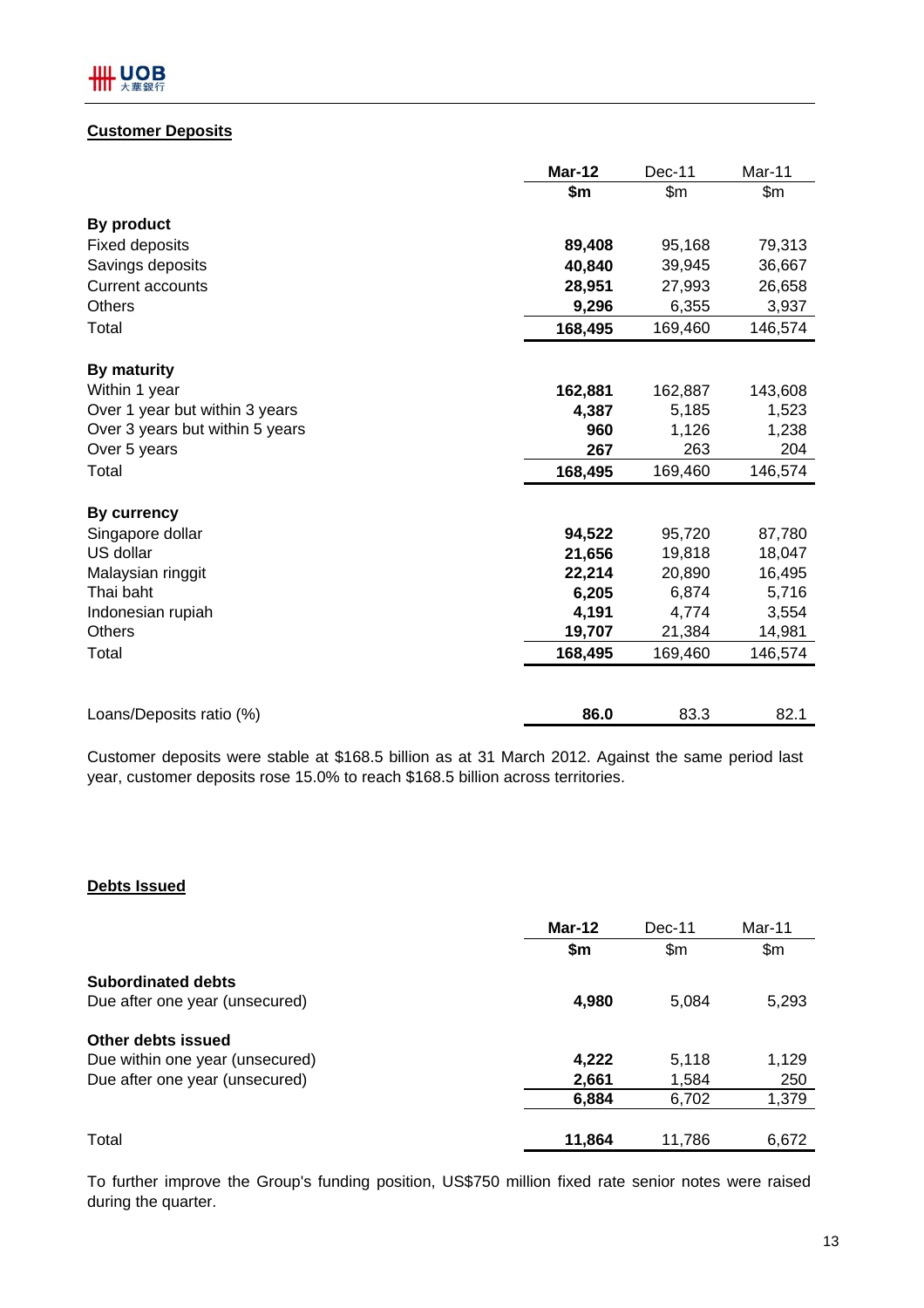#### **Shareholders' Equity**

|                                                    | Mar-12 | Dec-11 | Mar-11 |
|----------------------------------------------------|--------|--------|--------|
|                                                    | \$m    | \$m    | \$m    |
| Shareholders' equity                               | 23.773 | 22.967 | 22.114 |
| Add: Revaluation surplus                           | 3,254  | 3.225  | 2,828  |
| Shareholders' equity including revaluation surplus | 27.027 | 26,192 | 24.942 |

Shareholders' equity increased 3.5% over last quarter to \$23.8 billion as at 31 March 2012, largely due to higher retained earnings and unrealised gain from the available-for-sale investment portfolio.

Compared to a year ago, shareholders' equity rose 7.5% mainly contributed by higher retained earnings and the issuance of ordinary shares in June 2011 pursuant to the scrip dividend scheme.

As at 31 March 2012, revaluation surplus of \$3.3 billion on the Group's properties was not recognised in the financial statements.

#### **Changes in Issued Shares of the Bank**

|                                              | <b>Number of shares</b> |           |  |
|----------------------------------------------|-------------------------|-----------|--|
|                                              | 1Q12                    | 1Q11      |  |
|                                              | '000                    | '000      |  |
| <b>Ordinary shares</b>                       |                         |           |  |
| Balance at beginning/end of period           | 1,590,494               | 1,560,139 |  |
| <b>Treasury shares</b>                       |                         |           |  |
| Balance at beginning of period               | (16, 570)               | (17, 515) |  |
| Share buyback - held in treasury             | (684)                   |           |  |
| Issue of shares under share-based            |                         |           |  |
| compensation plans                           | 88                      | 12        |  |
| Balance at end of period                     | (17, 167)               | (17,503)  |  |
| Ordinary shares net of treasury shares       | 1,573,327               | 1,542,637 |  |
|                                              |                         |           |  |
| <b>Preference shares</b>                     |                         |           |  |
| Class E non-cumulative non-convertible       |                         |           |  |
| preference shares at beginning/end of period | 13,200                  | 13,200    |  |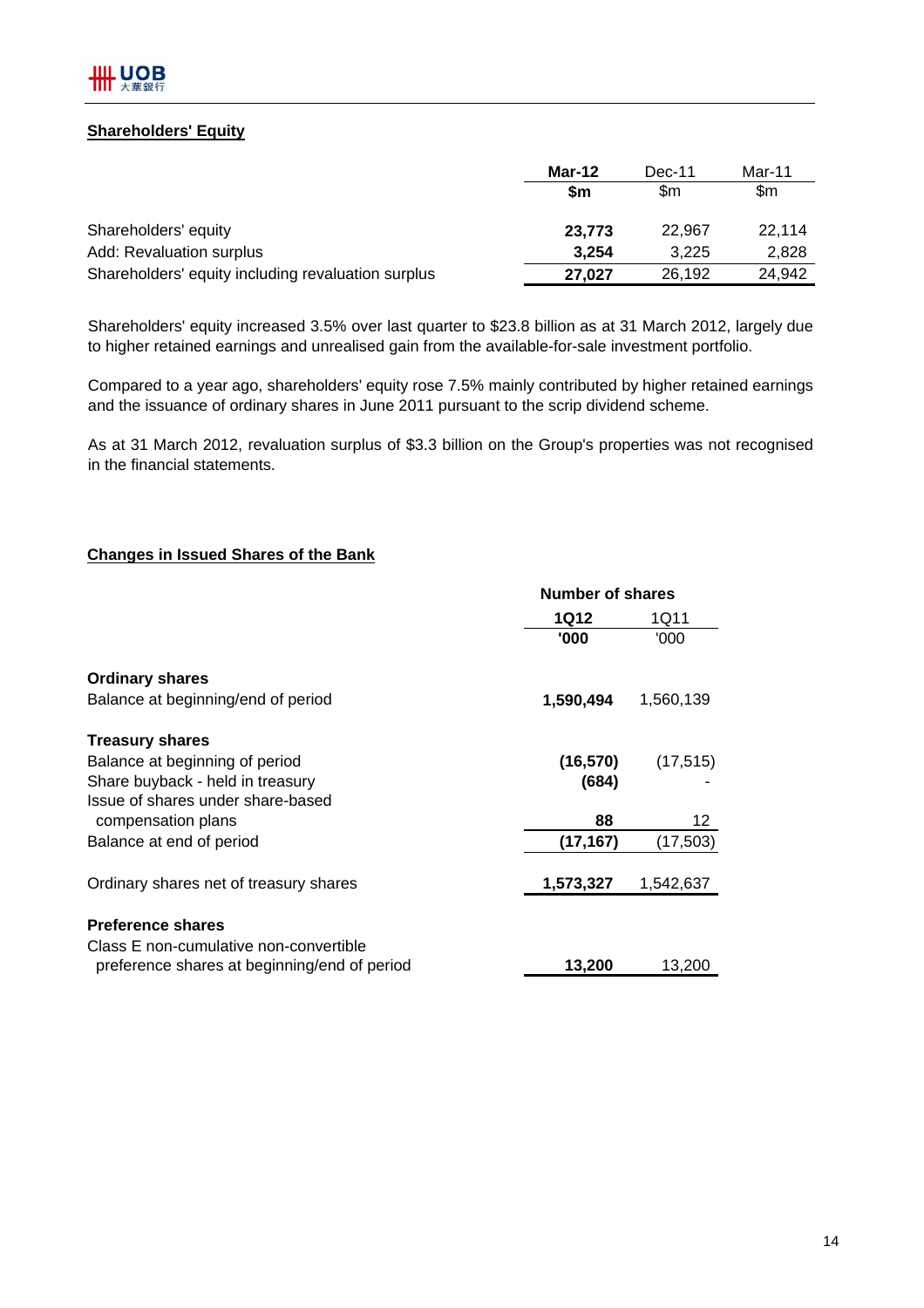#### **Performance by Operating Segment**

The Group is organized to be segment-led across key markets. Global segment heads are responsible for driving business, with decision-making balanced with a geographical perspective. For internal management purposes, the following segments represent the key customer segments and product groups:

#### **Group Retail ("GR")**

GR segment covers Consumer, Privilege, Business and Private Banking. Consumer Banking serves the individual customers, while Business Banking serves small enterprises with a wide range of products and services, including deposits, loans, investments, credit and debit cards and insurance products. Privilege Banking provides an extended range of financial services, including wealth management, and restricted products such as structured notes, funds of hedge funds, and insurance plans to the wealthy and affluent customers. Private Banking caters to the high net worth individuals and accredited investors, offering financial and portfolio planning, including investment management, asset management and estate planning.

Segment profit increased 10.9% to \$264 million in 1Q12. Higher net interest income and fee and commission income were partly negated by higher business volume-related costs and impairment charges.

#### **Group Wholesale ("GW")**

GW segment encompasses Commercial Banking, Corporate Banking, Financial Institutions Group ("FIG"), Corporate Finance and Debt Capital Markets. Commercial Banking serves the medium and large enterprises, while Corporate Banking serves large local corporations, government-linked companies and agencies, and FIG serves financial institutions. Commercial Banking, Corporate Banking and FIG provide customers with a broad range of products and services that include current accounts, deposits, lending, asset finance, ship finance, trade finance, structured finance, cash management and cross-border payments. Corporate Finance provides services that include lead managing and underwriting equity offerings and corporate advisory services. Debt Capital Markets specialises in solution-based structures to meet clients' financing requirements in structuring, underwriting and arranging syndicated loans for general corporate needs, leveraged buy-outs, project and structured finance, and underwriting and lead managing bond issues.

Segment profit grew 12.6% to \$428 million in 1Q12, with increases registered in net interest income as well as loanrelated and trade-related fee income driven by strong loans growth. This was partly negated by higher impairment charges.

#### **Global Markets and Investment Management ("GMIM")**

GMIM segment provides a comprehensive range of treasury products and services, including foreign exchange, money market, fixed income, derivatives, margin trading, futures broking, gold products, as well as an array of structured products. It is a dominant player in Singapore dollar treasury instruments as well as a provider of banknote services in the region. It also engages in asset management, proprietary investment activities and management of excess liquidity and capital funds.

Segment profit increased 1.2% to \$175 million in 1Q12, mainly attributed to higher income from trading and interest rate management activities, partly offset by increased operating expenses from higher business volumes.

#### **Others**

Others include property-related activities, insurance businesses and income and expenses not attributable to other operating segments mentioned above.

The segment recorded a profit of \$26 million in 1Q12 compared to a loss of \$6 million in 1Q11. This was mainly due to gain from sale of investment securities and lower collective impairment, partly offset by higher operating expenses.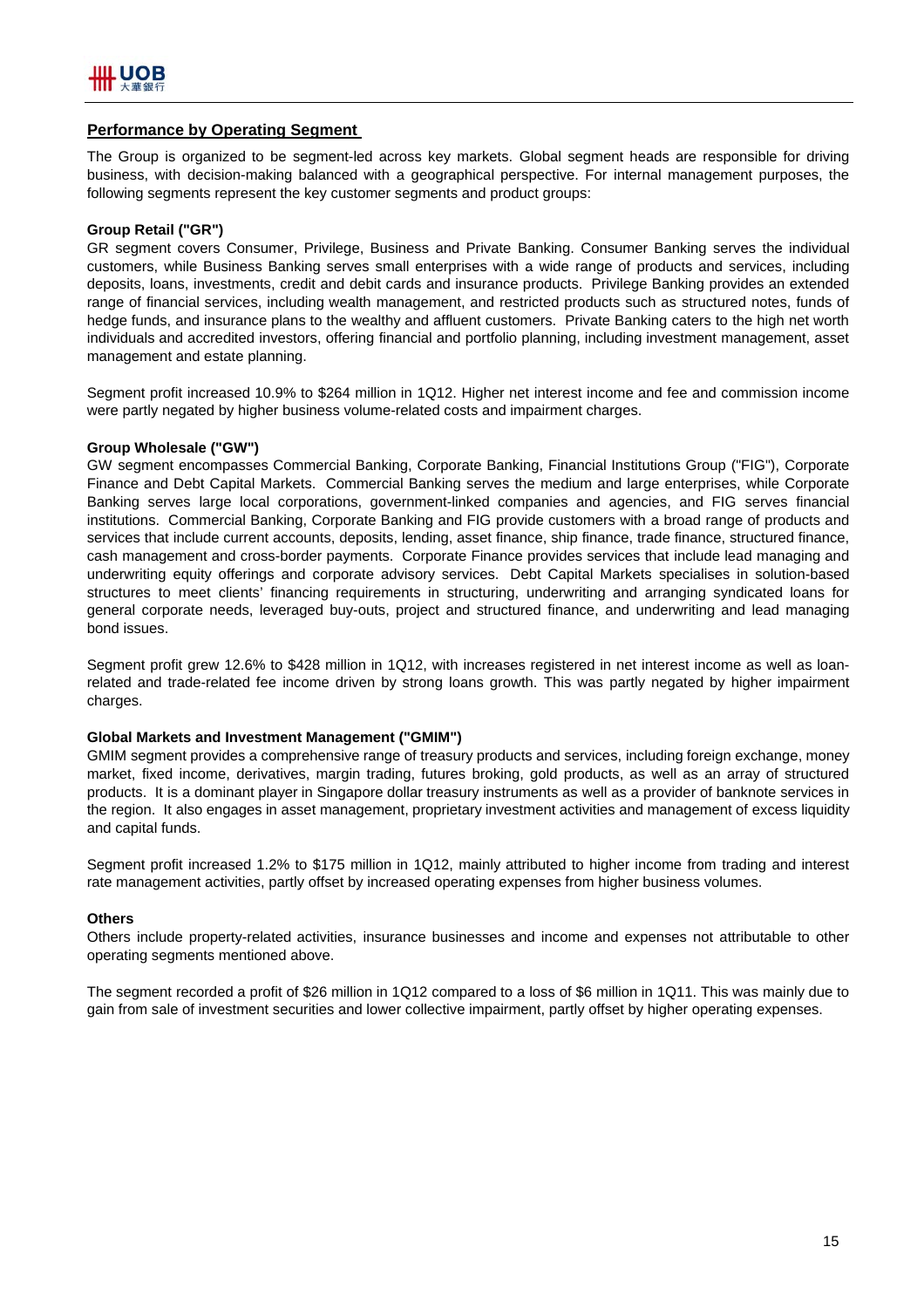## **Performance by Operating Segment** <sup>1</sup> *(cont'd)*

|                                   | <b>GR</b>   | GW     | <b>GMIM</b> | <b>Others</b> | Elimination <sup>2</sup> | <b>Total</b>  |
|-----------------------------------|-------------|--------|-------------|---------------|--------------------------|---------------|
|                                   | \$m         | \$m\$  | \$m\$       | $\frac{2}{3}$ | $\frac{2}{3}$            | $\frac{2}{3}$ |
| <b>1Q12</b>                       |             |        |             |               |                          |               |
| Operating income                  | 621         | 616    | 316         | 182           | (106)                    | 1,629         |
| Operating expenses                | (330)       | (118)  | (140)       | (166)         | 78                       | (676)         |
| Impairment charges                | (26)        | (68)   | (1)         | (9)           |                          | (104)         |
| Amortisation of intangible assets | (1)         | (2)    |             |               |                          | (3)           |
| Share of profit of associates     |             |        |             | 18            |                          | 18            |
| Profit before tax                 | 264         | 428    | 175         | 26            | (28)                     | 865           |
|                                   |             |        |             |               |                          |               |
| <b>Segment assets</b>             | 67,547      | 86,536 | 77,242      | 3,872         | (5,678)                  | 229,519       |
| Intangible assets                 | 1,333       | 2,109  | 665         | 81            |                          | 4,188         |
| Investment in associates          |             |        | 19          | 1,111         |                          | 1,130         |
| <b>Total assets</b>               | 68,880      | 88,645 | 77,926      | 5,064         | (5,678)                  | 234,837       |
| <b>Segment liabilities</b>        | 86,007      | 74,565 | 47,985      | 8,644         | (6, 323)                 | 210,878       |
| <b>Other information</b>          |             |        |             |               |                          |               |
| Inter-segment operating income    | 82          | (61)   | (7)         | 92            | (106)                    |               |
| Gross customer loans              | 67,166      | 80,177 | 301         | 63            |                          | 147,707       |
| Non-performing assets             | 485         | 1,799  | 108         | 102           |                          | 2,494         |
| Capital expenditure               | 6           | 1      | 1           | 48            |                          | 56            |
| Depreciation of assets            | $\mathbf 2$ | 1      | 1           | 26            |                          | 30            |
|                                   |             |        |             |               |                          |               |
| <b>1Q11</b>                       |             |        |             |               |                          |               |
| Operating income                  | 563         | 521    | 300         | 131           | (92)                     | 1,423         |
| Operating expenses                | (309)       | (111)  | (126)       | (104)         | 67                       | (583)         |
| Impairment charges                | (15)        | (28)   | (1)         | (59)          |                          | (103)         |
| Amortisation of intangible assets | (1)         | (2)    |             |               |                          | (3)           |
| Share of profit of associates     |             |        |             | 25            |                          | 25            |
| Profit before tax                 | 238         | 380    | 173         | (6)           | (25)                     | 760           |
| <b>Segment assets</b>             | 55,373      | 70,809 | 88,361      | 5,156         | (5, 165)                 | 214,534       |
| Intangible assets                 | 1,339       | 2,122  | 666         | 81            |                          | 4,208         |
| Investment in associates          |             |        | 20          | 1,208         |                          | 1,228         |
| <b>Total assets</b>               | 56,712      | 72,931 | 89,047      | 6,445         | (5, 165)                 | 219,970       |
| <b>Segment liabilities</b>        | 77,450      | 63,901 | 51,101      | 11,032        | (5,809)                  | 197,675       |
| <b>Other information</b>          |             |        |             |               |                          |               |
| Inter-segment operating income    | 67          | (46)   | (22)        | 93            | (92)                     |               |
| Gross customer loans              | 55,109      | 67,402 | 274         | 66            |                          | 122,851       |
| Non-performing assets             | 530         | 1,652  | 193         | 124           |                          | 2,499         |
| Capital expenditure               | 2           | 1      | 1           | 28            |                          | 32            |
| Depreciation of assets            | 2           | 1      | 1           | 28            |                          | 32            |

**Notes:**

1 Transfer prices between operating segments are on arm's length basis in a manner similar to transactions with third parties.

2 This includes joint income and expenses allocated to business segments in respect of cross-sell activities.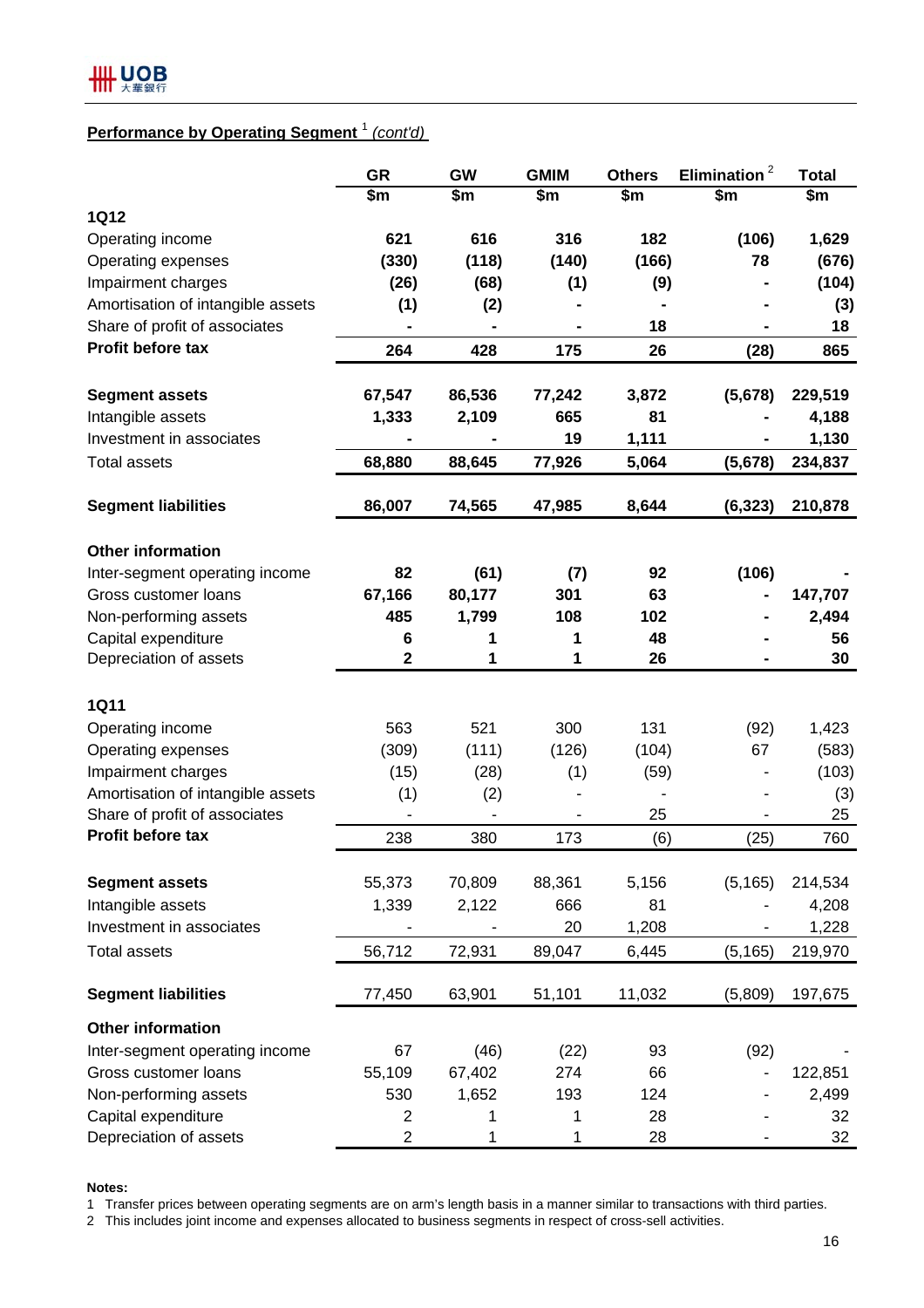#### **Performance by Geographical Segment** <sup>1</sup>

|                               | <b>1Q12</b> | 4Q11  | 1Q11  |
|-------------------------------|-------------|-------|-------|
|                               | \$m         | \$m\$ | \$m\$ |
| <b>Total operating income</b> |             |       |       |
| Singapore                     | 948         | 809   | 866   |
| Malaysia                      | 217         | 217   | 190   |
| Thailand                      | 129         | 120   | 103   |
| Indonesia                     | 118         | 111   | 103   |
| Greater China                 | 111         | 102   | 64    |
| <b>Others</b>                 | 105         | 119   | 96    |
| Total                         | 1,629       | 1,478 | 1,423 |
| Profit before tax             |             |       |       |
| Singapore                     | 567         | 400   | 509   |
| Malaysia                      | 116         | 127   | 109   |
| Thailand                      | 27          | (8)   | 19    |
| Indonesia                     | 47          | 40    | 35    |
| <b>Greater China</b>          | 67          | 45    | 26    |
| Others                        | 44          | 24    | 64    |
|                               | 867         | 628   | 762   |
| Intangible assets amortised   | (3)         | (3)   | (3)   |
| Total                         | 865         | 625   | 760   |

The Group's operating income grew 10.2% in 1Q12 over the last quarter, contributed by Singapore and the regional countries. Singapore's higher operating income arose from higher trading and investment income, fee and commission income and net interest income. At the pre-tax profit level, Singapore increased 41.6% while the regional countries rose 25.9% quarter-on-quarter.

|                      | Mar-12  | $Dec-11$ | Mar-11  |
|----------------------|---------|----------|---------|
|                      | \$m     | \$m\$    | \$m\$   |
| <b>Total assets</b>  |         |          |         |
| Singapore            | 145,048 | 144,739  | 145,098 |
| Malaysia             | 30,706  | 29,308   | 23,604  |
| Thailand             | 11,100  | 11,996   | 10,786  |
| Indonesia            | 7,008   | 7,767    | 6,116   |
| <b>Greater China</b> | 18,656  | 19,133   | 13,432  |
| <b>Others</b>        | 18,131  | 19,819   | 16,724  |
|                      | 230,649 | 232,762  | 215,762 |
| Intangible assets    | 4,188   | 4,196    | 4,208   |
| Total                | 234,837 | 236,958  | 219,970 |

**Note:**

<sup>1</sup> Based on the location where the transactions and assets are booked which approximates that based on the location of the customers and assets. Information is stated after elimination of inter-segment transactions.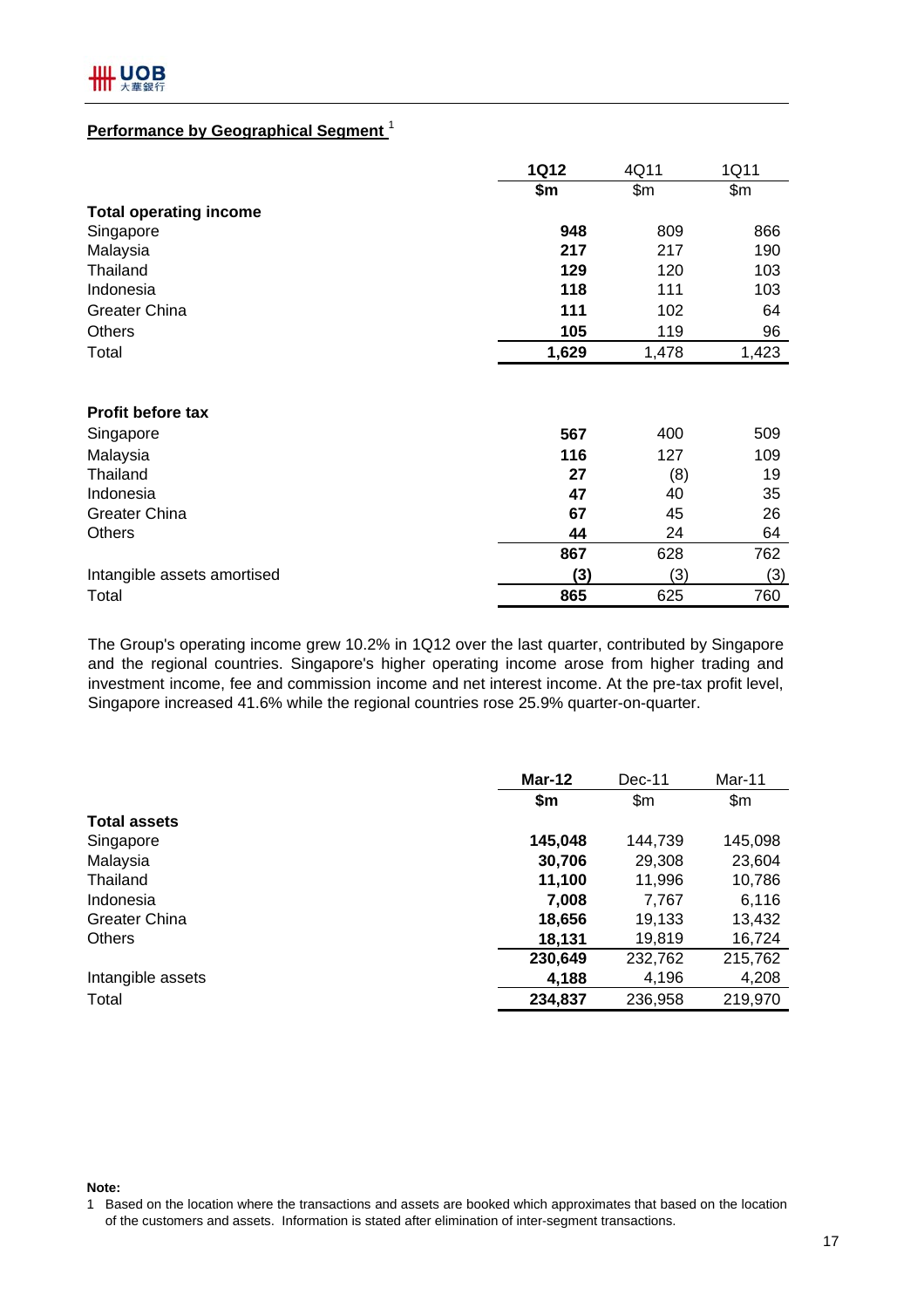#### **Capital Adequacy Ratios**

|                                         | <b>Mar-12</b> | Dec-11  | Mar-11   |
|-----------------------------------------|---------------|---------|----------|
|                                         | \$m\$         | \$m\$   | \$m\$    |
| <b>Tier 1 capital</b>                   |               |         |          |
| Share capital                           | 3,095         | 3,104   | 2,537    |
| Preference shares                       | 2,149         | 2,149   | 2,149    |
| Disclosed reserves/others               | 18,143        | 17,511  | 16,912   |
| Deductions from Tier 1 capital          | (4, 763)      | (4,750) | (4, 773) |
| <b>Eligible Tier 1 capital</b>          | 18,624        | 18,014  | 16,825   |
| <b>Tier 2 capital</b>                   |               |         |          |
| Cumulative collective impairment/others | 1,026         | 950     | 954      |
| Subordinated notes                      | 3,747         | 3,794   | 4,288    |
| Deductions from Tier 2 capital          | (410)         | (421)   | (432)    |
| <b>Eligible total capital</b>           | 22,987        | 22,337  | 21,635   |
| Risk-weighted assets ("RWA")            | 134,063       | 133,578 | 112,791  |
| Capital adequacy ratios ("CAR")         |               |         |          |
| Core Tier 1                             | 12.3%         | 11.9%   | 13.0%    |
| Tier 1                                  | 13.9%         | 13.5%   | 14.9%    |
| Total                                   | 17.1%         | 16.7%   | 19.2%    |

As at 31 March 2012, Group Tier 1 and Total CAR of 13.9% and 17.1% were well above the regulatory minimums of 6% and 10% respectively.

The higher CAR as against the previous quarter were largely attributed to higher retained earnings.

Compared to 31 March 2011, the ratios were lower as the increase in RWA outpaced the increase in retained earnings.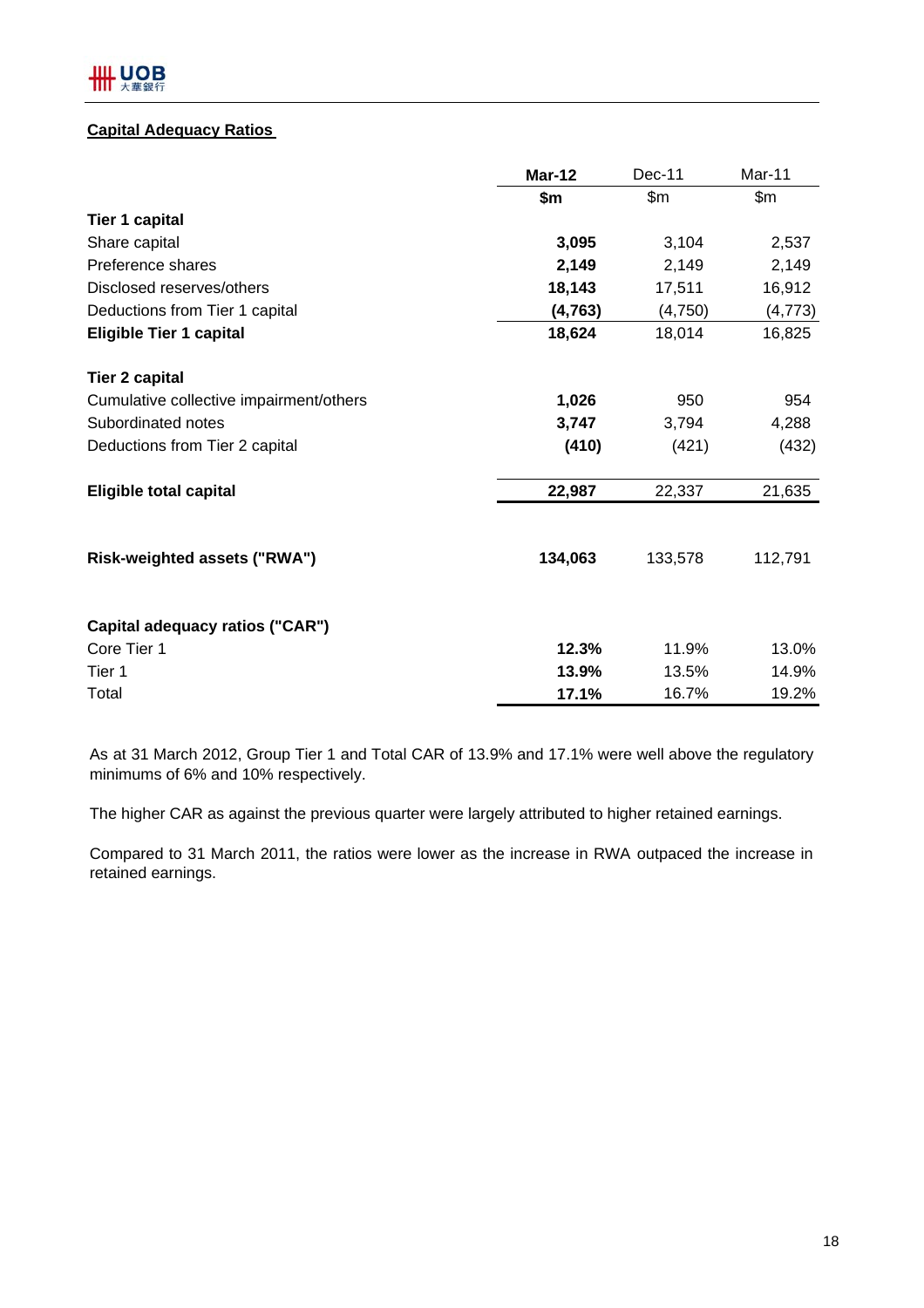## **Consolidated Income Statement (Unaudited)**

|                                       | <b>1Q12</b>  | 4Q11           | $+$ /(-)      | 1Q11          | $+$ /(-)      |
|---------------------------------------|--------------|----------------|---------------|---------------|---------------|
|                                       | \$m          | $\mathsf{S}$ m | $\frac{9}{6}$ | $\mathsf{Sm}$ | $\frac{0}{0}$ |
| Interest income                       | 1,557        | 1,521          | 2.4           | 1,304         | 19.4          |
| Less: Interest expense                | 558          | 543            | 2.9           | 432           | 29.1          |
| Net interest income                   | 998          | 978            | 2.1           | 871           | 14.6          |
| Fee and commission income             | 362          | 327            | 10.8          | 330           | 9.5           |
| Dividend income                       | 9            | 5              | 69.9          | 3             | >100.0        |
| Rental income                         | 27           | 29             | (4.2)         | 28            | (3.4)         |
| Other operating income                | 232          | 139            | 66.3          | 190           | 22.2          |
| <b>Non-interest income</b>            | 630          | 500            | 26.1          | 551           | 14.3          |
| <b>Total operating income</b>         | 1,629        | 1,478          | 10.2          | 1,423         | 14.5          |
| Less: Staff costs                     | 382          | 350            | 9.2           | 339           | 12.9          |
| Other operating expenses              | 293          | 275            | 6.8           | 244           | 20.1          |
| <b>Total operating expenses</b>       | 676          | 625            | 8.2           | 583           | 15.9          |
| Operating profit before charges       | 953          | 853            | 11.7          | 840           | 13.5          |
| Less: Amortisation/impairment charges |              |                |               |               |               |
| Intangible assets                     | $\mathbf{3}$ | 3              | (2.3)         | 3             | (4.1)         |
| Loans and other assets                | 104          | 225            | (54.0)        | 103           | 0.9           |
| <b>Operating profit after charges</b> | 847          | 625            | 35.4          | 734           | 15.3          |
| Share of profit of associates         | 18           | 0              | >100.0        | 25            | (28.6)        |
| <b>Profit before tax</b>              | 865          | 625            | 38.3          | 760           | 13.8          |
| Less: Tax                             | 172          | 66             | >100.0        | 143           | 20.3          |
| Profit for the financial period       | 693          | 559            | 23.8          | 617           | 12.3          |
| Attributable to:                      |              |                |               |               |               |
| <b>Equity holders of the Bank</b>     | 688          | 558            | 23.3          | 612           | 12.4          |
| Non-controlling interests             | 4            | $\overline{2}$ | >100.0        | 5             | (3.0)         |
|                                       | 693          | 559            | 23.8          | 617           | 12.3          |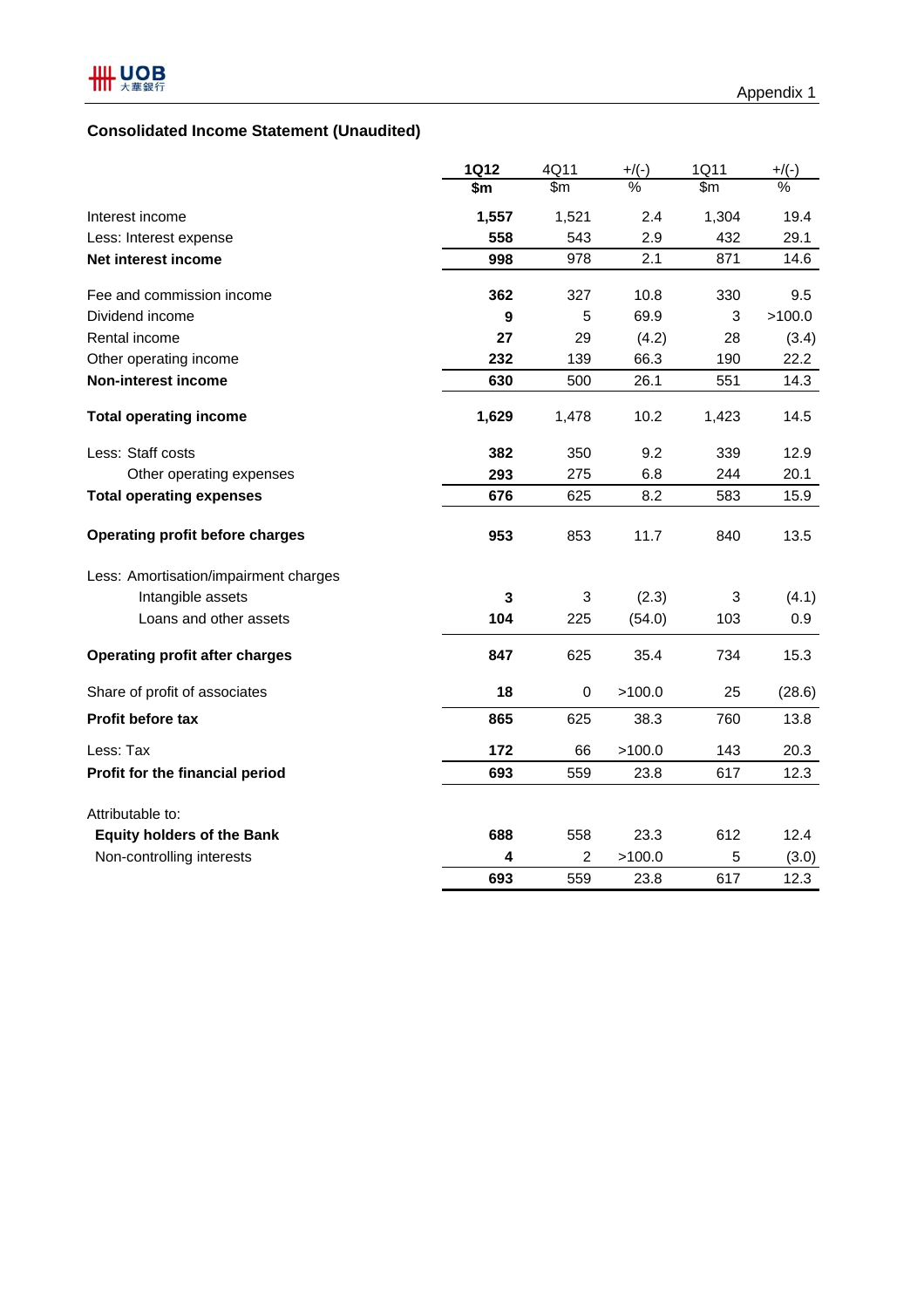## **Consolidated Statement of Comprehensive Income (Unaudited)**

|                                        | <b>1Q12</b> | 4Q11 | $+$ /(-) | 1Q11          | $+$ /(-)    |
|----------------------------------------|-------------|------|----------|---------------|-------------|
|                                        | \$m         | \$m  | %        | $\mathsf{Sm}$ | %           |
| Profit for the financial period        | 693         | 559  | 23.8     | 617           | 12.3        |
| Currency translation adjustments       | (103)       | (19) | (>100.0) | (33)          | $($ >100.0) |
| Change in available-for-sale reserve   |             |      |          |               |             |
| Change in fair value                   | 397         | 65   | >100.0   | 112           | >100.0      |
| Transfer to income statement           |             |      |          |               |             |
| on disposal/impairment                 | (114)       | 133  | (>100.0) | (17)          | $($ >100.0) |
| Tax relating to available-for-sale     |             |      |          |               |             |
| reserve                                | (37)        | (34) | (8.6)    | 3             | $($ >100.0) |
| Change in share of other comprehensive |             |      |          |               |             |
| income of associates                   | 24          | (8)  | >100.0   | (6)           | >100.0      |
| Other comprehensive income for         |             |      |          |               |             |
| the financial period, net of tax       | 168         | 137  | 22.4     | 59            | >100.0      |
| Total comprehensive income for         |             |      |          |               |             |
| the financial period, net of tax       | 860         | 696  | 23.5     | 676           | 27.3        |
| Attributable to:                       |             |      |          |               |             |
| <b>Equity holders of the Bank</b>      | 851         | 693  | 22.8     | 672           | 26.6        |
| Non-controlling interests              | 9           | 3    | >100.0   | 3             | >100.0      |
|                                        | 860         | 696  | 23.5     | 676           | 27.3        |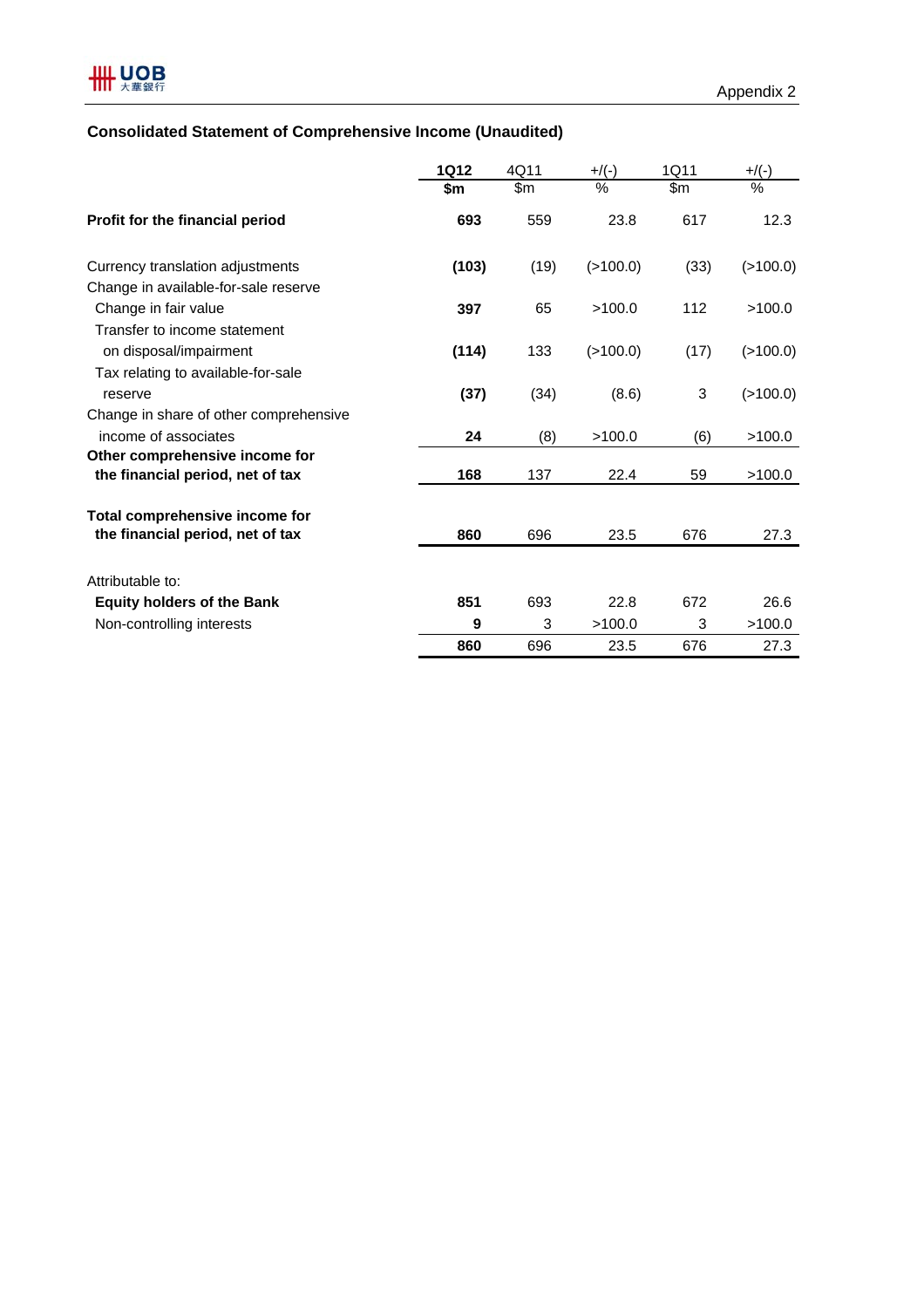## **Consolidated Balance Sheet (Unaudited)**

|                                                                               | <b>Mar-12</b>     | $Dec-111$         | Mar-11            |
|-------------------------------------------------------------------------------|-------------------|-------------------|-------------------|
|                                                                               | \$m               | \$m               | \$m               |
| <b>Equity</b>                                                                 |                   |                   |                   |
| Share capital                                                                 | 5,244             | 5,253             | 4,686             |
| Retained earnings                                                             | 9,145             | 8,499             | 8,256             |
| Other reserves                                                                | 9,384             | 9,215             | 9,172             |
| Equity attributable to equity holders of the Bank                             | 23,773            | 22,967            | 22,114            |
| Non-controlling interests                                                     | 185               | 177               | 181               |
| Total                                                                         | 23,958            | 23,144            | 22,295            |
|                                                                               |                   |                   |                   |
| <b>Liabilities</b>                                                            |                   |                   |                   |
| Deposits and balances of banks<br>Deposits and balances of non-bank customers | 19,243<br>168,495 | 19,750<br>169,460 | 32,033<br>146,574 |
| Bills and drafts payable                                                      | 1,546             | 1,730             | 1,767             |
| <b>Other liabilities</b>                                                      | 9,730             | 11,087            | 10,629            |
| Debts issued                                                                  | 11,864            | 11,786            | 6,672             |
| Total                                                                         | 210,878           | 213,814           | 197,675           |
|                                                                               |                   |                   |                   |
| <b>Total equity and liabilities</b>                                           | 234,837           | 236,958           | 219,970           |
|                                                                               |                   |                   |                   |
| <b>Assets</b>                                                                 |                   |                   |                   |
| Cash, balances and placements with central banks                              | 20,727            | 26,786            | 27,445            |
| Singapore Government treasury bills and securities                            | 8,021             | 9,710             | 11,961            |
| Other government treasury bills and securities                                | 15,061            | 8,253             | 14,181            |
| <b>Trading securities</b>                                                     | 230               | 271               | 179               |
| Placements and balances with banks                                            | 15,594            | 18,770            | 12,280            |
| Loans to non-bank customers                                                   | 144,878           | 141,191           | 120,176           |
| Investment securities                                                         | 13,223            | 14,354            | 16,105            |
| Other assets                                                                  | 9,595             | 10,157            | 10,065            |
| Investment in associates                                                      | 1,130             | 1,092             | 1,228             |
| Investment properties<br><b>Fixed assets</b>                                  | 1,116<br>1,074    | 1,126<br>1,050    | 1,124<br>1,018    |
| Intangible assets                                                             | 4,188             | 4,196             | 4,208             |
| Total                                                                         | 234,837           | 236,958           | 219,970           |
|                                                                               |                   |                   |                   |
|                                                                               |                   |                   |                   |
| Off-balance sheet items<br><b>Contingent liabilities</b>                      |                   |                   |                   |
| <b>Financial derivatives</b>                                                  | 17,154            | 15,821<br>351,224 | 17,457            |
| Commitments                                                                   | 358,979<br>53,198 | 54,022            | 324,459<br>50,534 |
|                                                                               |                   |                   |                   |
|                                                                               |                   |                   |                   |
| Net asset value per ordinary share (\$)                                       | 13.74             | 13.23             | 12.94             |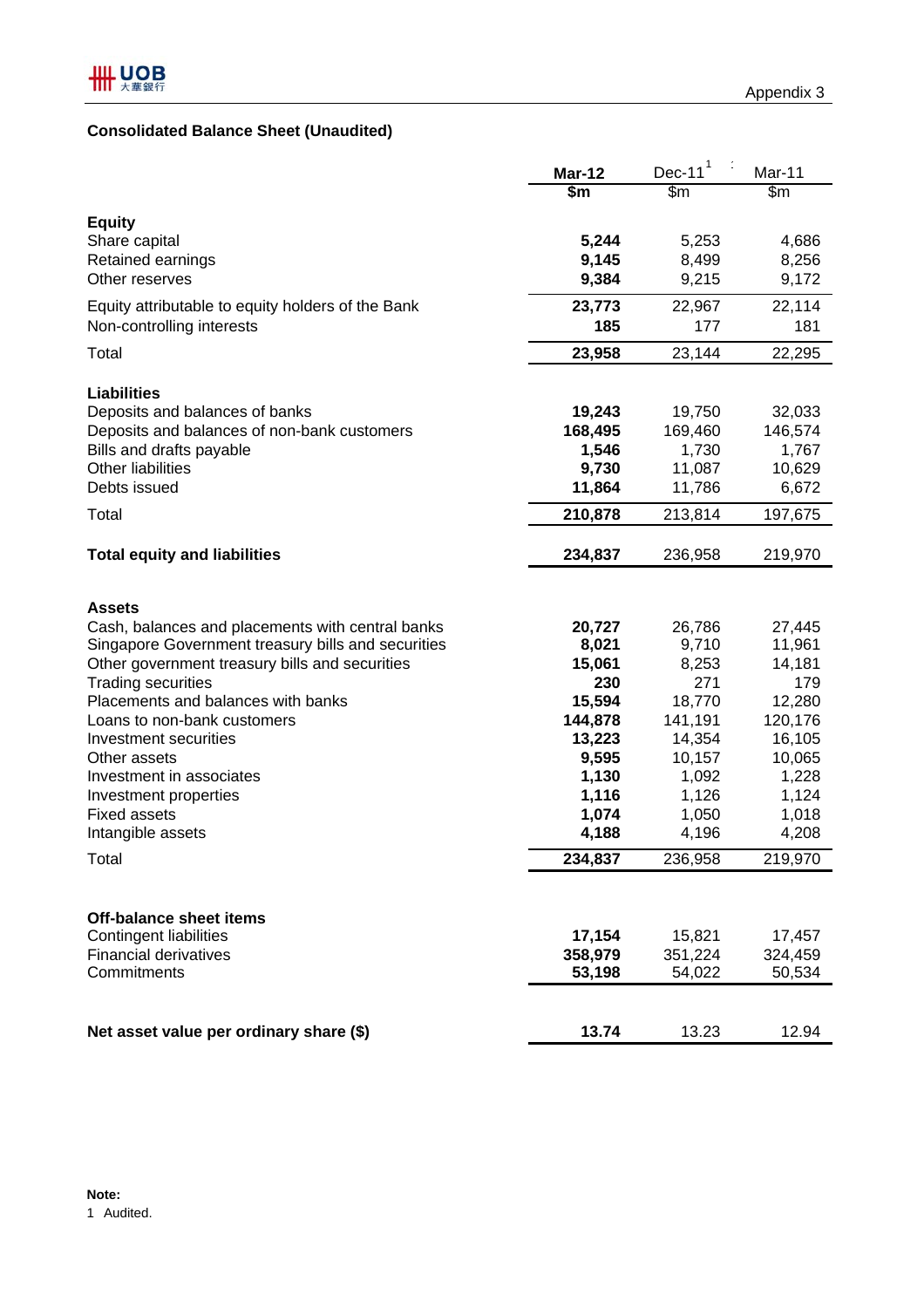## **Consolidated Statement of Changes in Equity (Unaudited)**

|                                                                                           |                         |                             | Attributable to equity holders of the Bank |              |                                  |                        |
|-------------------------------------------------------------------------------------------|-------------------------|-----------------------------|--------------------------------------------|--------------|----------------------------------|------------------------|
|                                                                                           | <b>Share</b><br>capital | <b>Retained</b><br>earnings | Other<br>reserves                          | <b>Total</b> | Non-<br>controlling<br>interests | <b>Total</b><br>equity |
|                                                                                           | \$m                     | \$m                         | \$m                                        | \$m          | \$m                              | \$m                    |
| Balance at 1 January 2012                                                                 | 5,253                   | 8,499                       | 9,215                                      | 22,967       | 177                              | 23,144                 |
| Profit for the financial period<br>Other comprehensive income<br>for the financial period |                         | 688                         | 163                                        | 688<br>163   | 4<br>4                           | 693<br>168             |
| Total comprehensive income<br>for the financial period                                    |                         | 688                         | 163                                        | 851          | 9                                | 860                    |
| <b>Transfers</b>                                                                          |                         | 1                           | (1)                                        |              |                                  |                        |
| <b>Dividends</b>                                                                          |                         | (42)                        |                                            | (42)         | (1)                              | (43)                   |
| Share buyback - held in treasury                                                          | (11)                    |                             |                                            | (11)         |                                  | (11)                   |
| Share-based compensation                                                                  |                         |                             | 8                                          | 8            |                                  | 8                      |
| Issue of treasury shares under<br>share-based compensation plans                          | $\mathbf 2$             |                             | (2)                                        |              |                                  |                        |
| Balance at 31 March 2012                                                                  | 5,244                   | 9,145                       | 9,384                                      | 23,773       | 185                              | 23,958                 |
| Balance at 1 January 2011                                                                 | 4,685                   | 7,687                       | 9,101                                      | 21,473       | 180                              | 21,654                 |
| Profit for the financial period                                                           |                         | 612                         |                                            | 612          | 5                                | 617                    |
| Other comprehensive income<br>for the financial period                                    |                         |                             | 60                                         | 60           | (1)                              | 59                     |
| Total comprehensive income<br>for the financial period                                    |                         | 612                         | 60                                         | 672          | 3                                | 676                    |
| Change in non-controlling interests                                                       |                         |                             | $\mathbf 0$                                | 0            | (1)                              | (1)                    |
| <b>Dividends</b>                                                                          |                         | (42)                        |                                            | (42)         | (1)                              | (43)                   |
| Share-based compensation                                                                  |                         |                             | 9                                          | 9            |                                  | $\boldsymbol{9}$       |
| Increase in statutory reserves                                                            |                         |                             | 1                                          | 1            |                                  | 1                      |
| Issue of treasury shares under<br>share-based compensation plans                          | 0                       |                             | (0)                                        |              |                                  |                        |
| Balance at 31 March 2011                                                                  | 4,686                   | 8,256                       | 9,172                                      | 22,114       | 181                              | 22,295                 |
|                                                                                           |                         |                             |                                            |              |                                  |                        |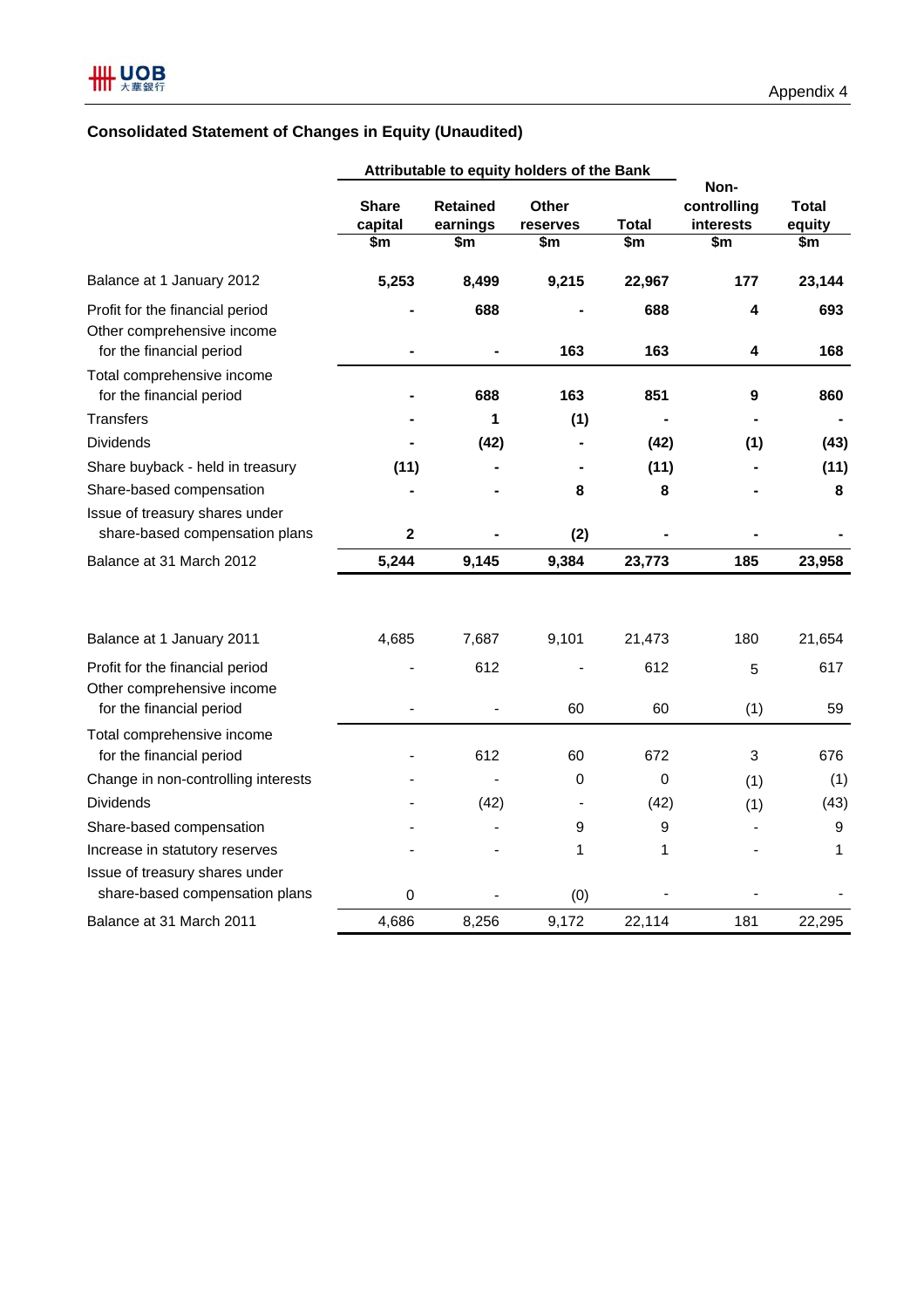## **Consolidated Cash Flow Statement (Unaudited)**

|                                                                | <b>1Q12</b> | 1Q11             |
|----------------------------------------------------------------|-------------|------------------|
|                                                                | \$m         | $\overline{\$m}$ |
| <b>Cash flows from operating activities</b>                    |             |                  |
| Operating profit before amortisation and impairment charges    | 953         | 840              |
| Adjustments for:                                               |             |                  |
| Depreciation of assets                                         | 30          | 32               |
| Net (gain)/loss on disposal of assets                          |             |                  |
| Share-based compensation                                       | (171)<br>8  | (63)<br>9        |
| Operating profit before working capital changes                | 820         | 818              |
|                                                                |             |                  |
| Increase/(decrease) in working capital                         |             |                  |
| Deposits and balances of banks                                 | (507)       | 172              |
| Deposits and balances of non-bank customers                    | (965)       | 4,275            |
| Bills and drafts payable                                       | (184)       | 478              |
| <b>Other liabilities</b>                                       | (1, 416)    | 136              |
| Restricted balances with central banks                         | (37)        | (71)             |
| Government treasury bills and securities                       | (5,062)     | (1,736)          |
| <b>Trading securities</b>                                      | 52          | (27)             |
| Investment securities                                          | 1,516       | (53)             |
| Placements and balances with banks                             | 3,176       | 1,179            |
| Loans to non-bank customers                                    | (3,796)     | (7, 829)         |
| Other assets                                                   | 516         | (935)            |
| Cash used in operations                                        | (5,889)     | (3,592)          |
| Income tax paid                                                | (77)        | (56)             |
| Net cash used in operating activities                          | (5,966)     | (3,648)          |
| <b>Cash flows from investing activities</b>                    |             |                  |
| Net cash flow on disposal/(acquisition) of:                    |             |                  |
| Associates                                                     |             | (14)             |
| Properties and other fixed assets                              | (44)        | (29)             |
| Dividends received from associates                             | 1           |                  |
| Net cash used in investing activities                          | (43)        | (43)             |
|                                                                |             |                  |
| <b>Cash flows from financing activities</b>                    |             |                  |
| Increase in debts issued                                       | 78          | 409              |
| Share buyback                                                  | (11)        |                  |
| Change in non-controlling interests                            |             | (1)              |
| Dividends paid on preference shares                            | (51)        | (51)             |
| Dividends paid to non-controlling interests                    | (1)         | (1)              |
| Net cash used in financing activities                          | 15          | 356              |
|                                                                |             |                  |
| Currency translation adjustments                               | (102)       | (32)             |
| Net increase/(decrease) in cash and cash equivalents           | (6,096)     | (3,369)          |
| Cash and cash equivalents at beginning of the financial period | 22,396      | 27,143           |
| Cash and cash equivalents at end of the financial period       | 16,299      | 23,774           |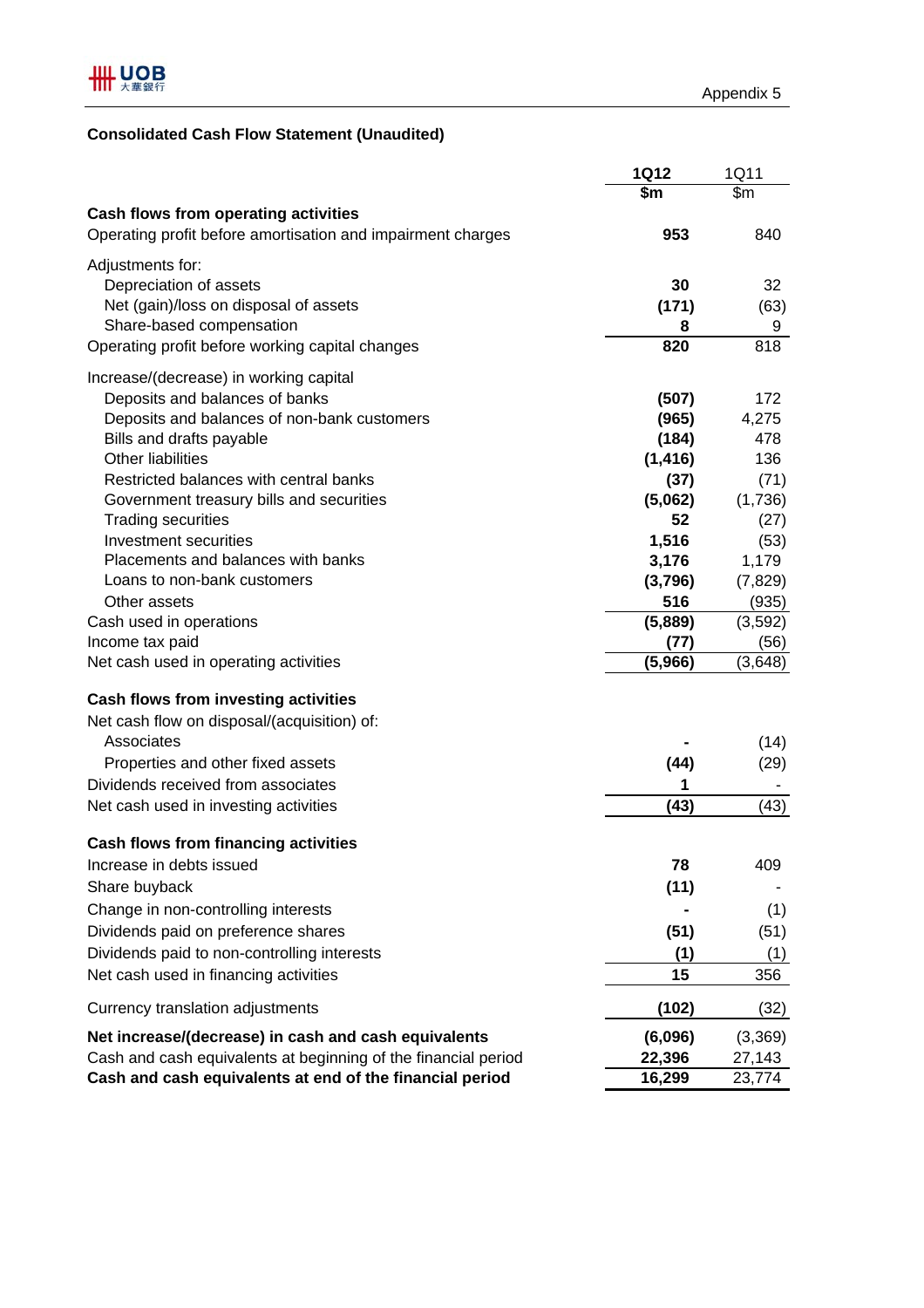### **Balance Sheet of the Bank (Unaudited)**

|                                                                 | Mar-12                 | $Dec-111$         | Mar-11            |
|-----------------------------------------------------------------|------------------------|-------------------|-------------------|
|                                                                 | $\overline{\text{sm}}$ | \$m               | $\overline{\$m}$  |
| <b>Equity</b>                                                   |                        |                   |                   |
| Share capital<br>Retained earnings                              | 4,413<br>7,363         | 4,422<br>6,895    | 3,854<br>6,805    |
| Other reserves                                                  | 9,201                  | 8,965             | 8,875             |
|                                                                 |                        |                   |                   |
| Total                                                           | 20,977                 | 20,282            | 19,534            |
| <b>Liabilities</b>                                              |                        |                   |                   |
| Deposits and balances of banks                                  | 17,519                 | 18,427            | 30,221            |
| Deposits and balances of non-bank customers                     | 127,925                | 128,907           | 115,451           |
| Deposits and balances of subsidiaries                           | 6,134                  | 6,873             | 2,013             |
| Bills and drafts payable                                        | 238                    | 273               | 372               |
| Other liabilities                                               | 7,329                  | 8,639             | 8,586             |
| Debts issued                                                    | 7,534                  | 6,424             | 6,146             |
| Total                                                           | 166,679                | 169,543           | 162,789           |
| <b>Total equity and liabilities</b>                             | 187,656                | 189,825           | 182,323           |
| <b>Assets</b>                                                   |                        |                   |                   |
| Cash, balances and placements with central banks                | 14,972                 | 16,278            | 20,386            |
| Singapore Government treasury bills and securities              | 7,958                  | 9,649             | 11,849            |
| Other government treasury bills and securities                  | 7,537                  | 4,205             | 10,407            |
| <b>Trading securities</b>                                       | 134                    | 168               | 179               |
| Placements and balances with banks                              | 12,530                 | 15,989            | 9,799             |
| Loans to non-bank customers                                     | 108,909                | 105,850           | 91,460            |
| Placements with and advances to subsidiaries                    | 5,165                  | 5,693             | 4,379             |
| Investment securities                                           | 11,735                 | 12,803            | 14,671            |
| Other assets                                                    | 8,163                  | 8,656             | 8,709             |
| Investment in associates                                        | 369                    | 369               | 371               |
| Investment in subsidiaries                                      | 4,762                  | 4,763             | 4,757             |
| Investment properties                                           | 1,448                  | 1,458             | 1,423             |
| <b>Fixed assets</b>                                             | 791                    | 761               | 750               |
| Intangible assets                                               | 3,182                  | 3,182             | 3,182             |
| Total                                                           | 187,656                | 189,825           | 182,323           |
|                                                                 |                        |                   |                   |
| <b>Off-balance sheet items</b><br><b>Contingent liabilities</b> |                        |                   |                   |
| <b>Financial derivatives</b>                                    | 13,097<br>308,003      | 12,160<br>304,180 | 14,272<br>281,295 |
| Commitments                                                     | 40,226                 | 41,174            | 38,803            |
|                                                                 |                        |                   |                   |
| Net asset value per ordinary share (\$)                         | 12.49                  | 12.04             | 11.81             |